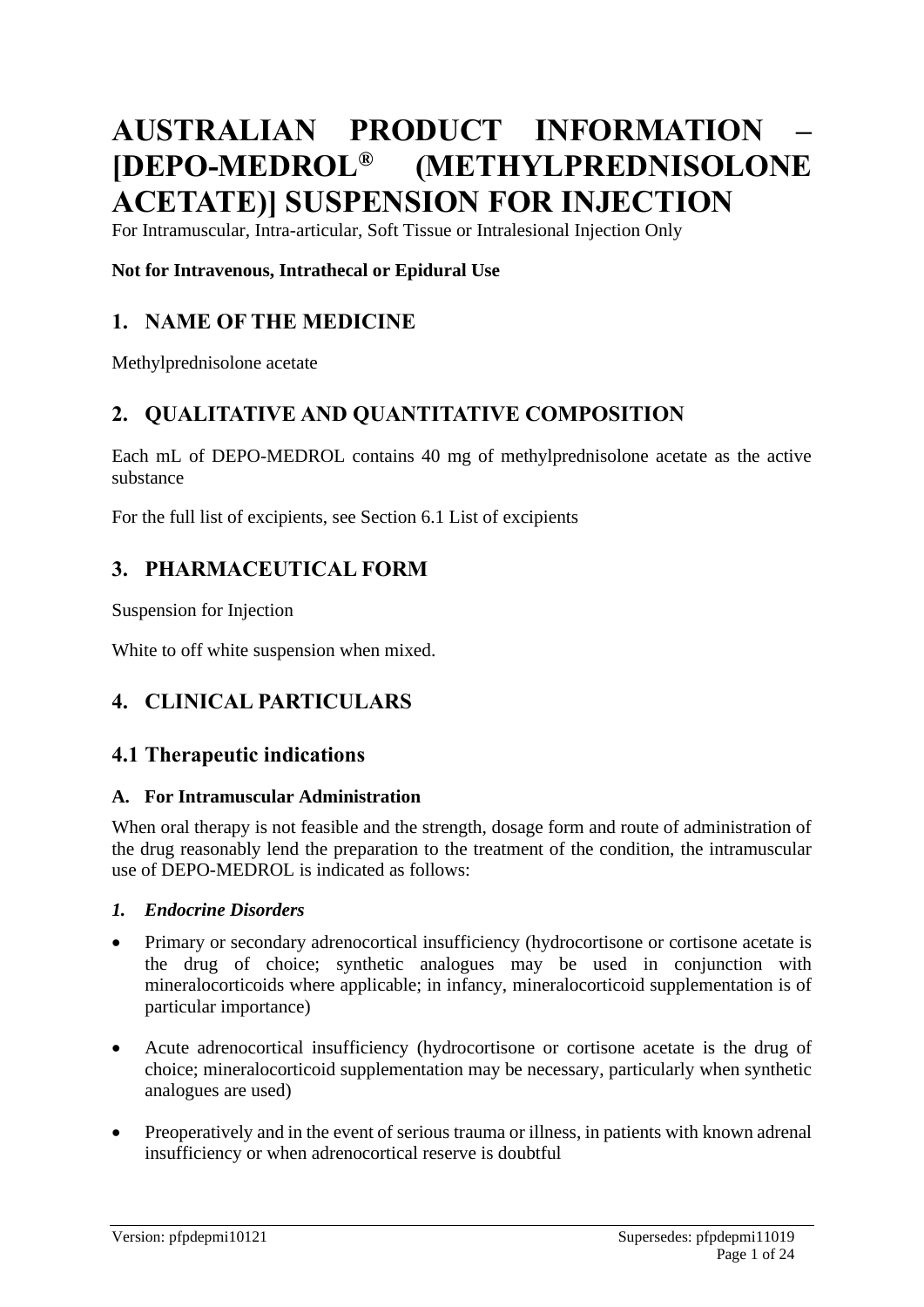- Congenital adrenal hyperplasia
- Hypercalcaemia associated with cancer
- Non-suppurative thyroiditis.

#### *2. Rheumatic Disorders*

As adjunctive therapy for short-term administration (to tide the patient over an acute episode or exacerbation) in:

- Post-traumatic osteoarthritis
- Epicondylitis
- Synovitis of osteoarthritis
- Acute non-specific tenosynovitis
- Rheumatoid arthritis, including juvenile rheumatoid arthritis (selected cases may require low-dose maintenance therapy)
- Acute gouty arthritis
- Psoriatic arthritis
- Ankylosing spondylitis
- Acute and subacute bursitis.

### *3. Collagen Diseases*

During an exacerbation or as maintenance therapy in selected cases of:

- Systemic lupus erythematosus
- Acute rheumatic carditis
- Systemic dermatomyositis (polymyositis).

### *4. Dermatological Diseases*

- Pemphigus
- Bullous dermatitis herpetiformis
- Severe erythema multiforme (Stevens-Johnson Syndrome)
- Severe seborrhoeic dermatitis
- Exfoliative dermatitis
- Severe psoriasis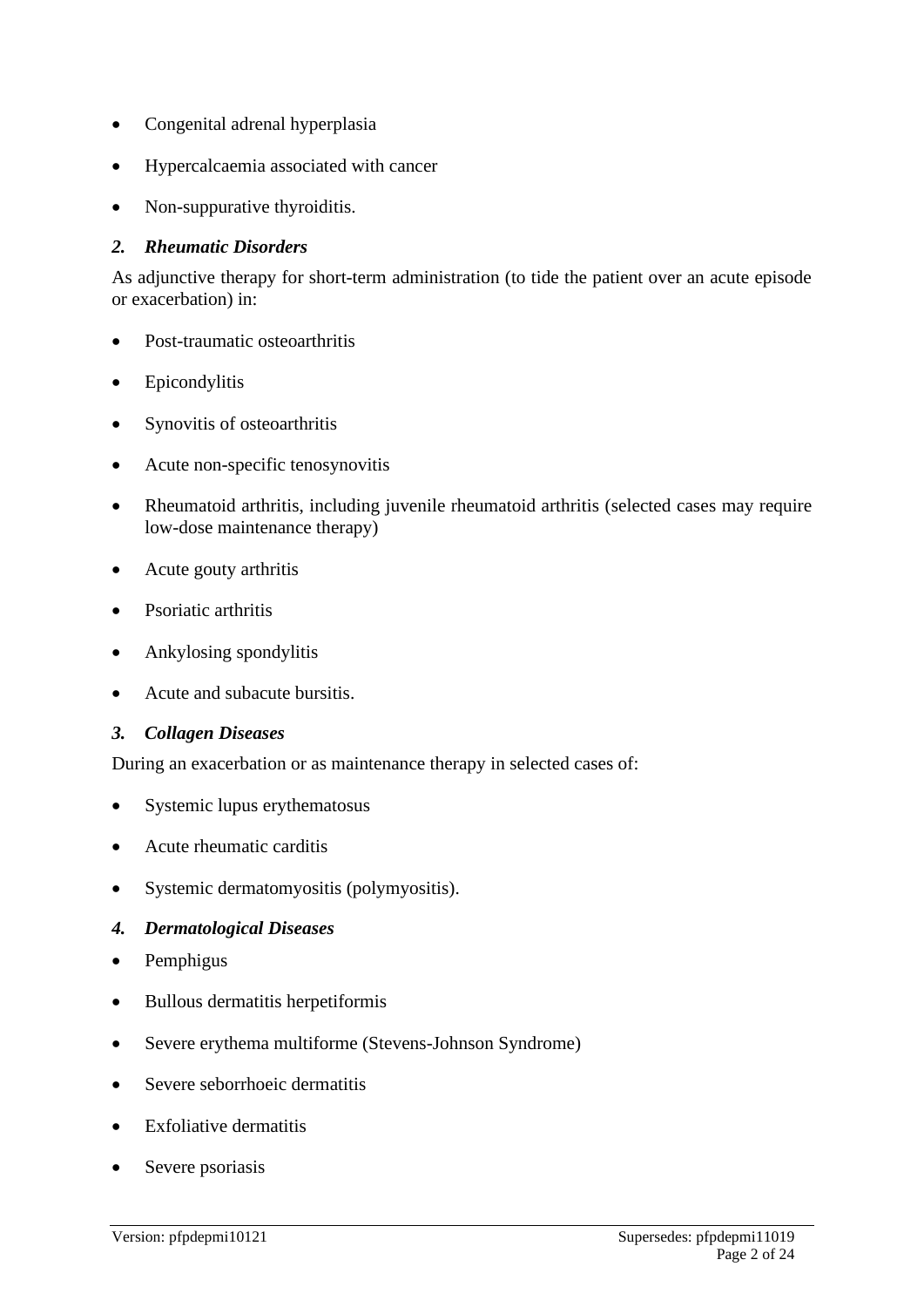• Mycosis fungoides.

### *5. Allergic States*

Control of severe or incapacitating allergic conditions intractable to adequate trials of conventional treatment in:

- Bronchial asthma
- Drug hypersensitivity reactions
- Contact dermatitis
- Urticarial transfusion reactions
- Atopic dermatitis
- Acute non-infectious laryngeal oedema (adrenaline is the drug of first choice)
- Serum sickness

### *6. Ophthalmic Diseases*

Severe acute and chronic allergic and inflammatory processes involving the eye, such as:

- Herpes zoster ophthalmicus
- Sympathetic ophthalmia
- Iritis, iridocyclitis
- Anterior segment inflammation
- Chorioretinitis
- Allergic conjunctivitis
- Diffuse posterior uveitis
- Allergic corneal marginal ulcers
- Optic neuritis
- Keratitis.

### *7. Gastrointestinal Diseases*

To tide the patient over a critical period of the disease in:

- Ulcerative colitis (systemic therapy)
- Regional enteritis (systemic therapy).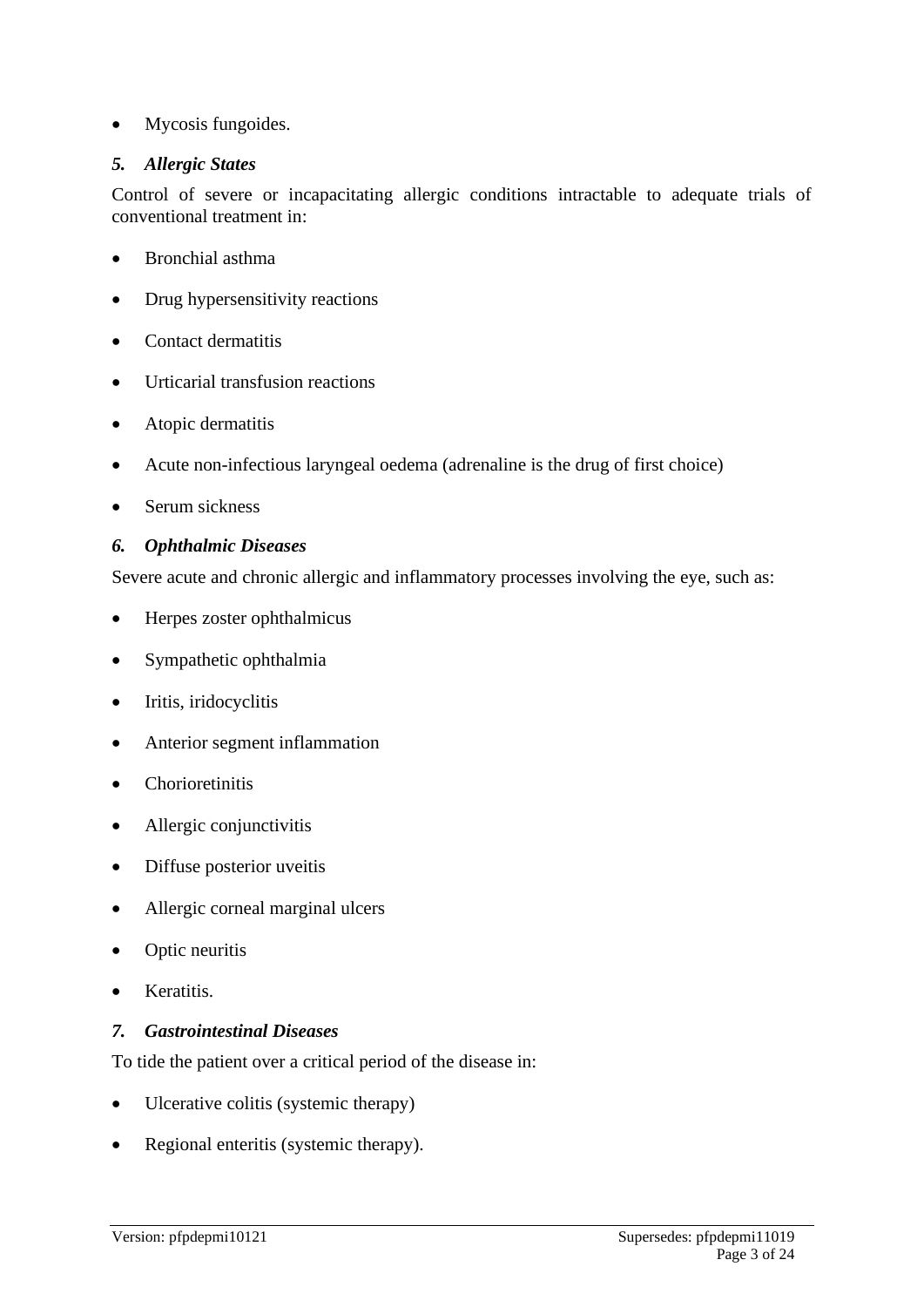### *8. Respiratory Diseases*

- Symptomatic sarcoidosis
- Berylliosis
- Fulminating or disseminated pulmonary tuberculosis when used concurrently with appropriate anti-tuberculous chemotherapy
- Aspiration pneumonitis
- Loeffler's Syndrome not manageable by other means.

### *9. Haematological Disorders*

- Acquired (autoimmune) haemolytic anaemia
- Erythroblastopenia (RBC anaemia)
- Secondary thrombocytopenia in adults
- Congenital (erythroid) hypoplastic anaemia.

### *10. Neoplastic Diseases*

For palliative management of:

- Leukaemias and lymphomas in adults
- Acute leukaemia in childhood.

### *11. Oedematous States*

• To induce diuresis or remission of proteinuria in the nephrotic syndrome without uraemia of the idiopathic type or that due to lupus erythematosus.

### *12. Miscellaneous*

- Tuberculous meningitis with subarachnoid block or impending block when used concurrently with appropriate anti-tuberculous chemotherapy
- Trichinosis with neurological or myocardial involvement.

### **B. For Intra-Articular or Soft Tissue Administration**

DEPO-MEDROL is indicated as adjunctive therapy for short-term administration (to tide the patient over an acute episode or exacerbation) in:

- Synovitis of osteoarthritis
- Epicondylitis
- Rheumatoid arthritis
- Acute non-specific tenosynovitis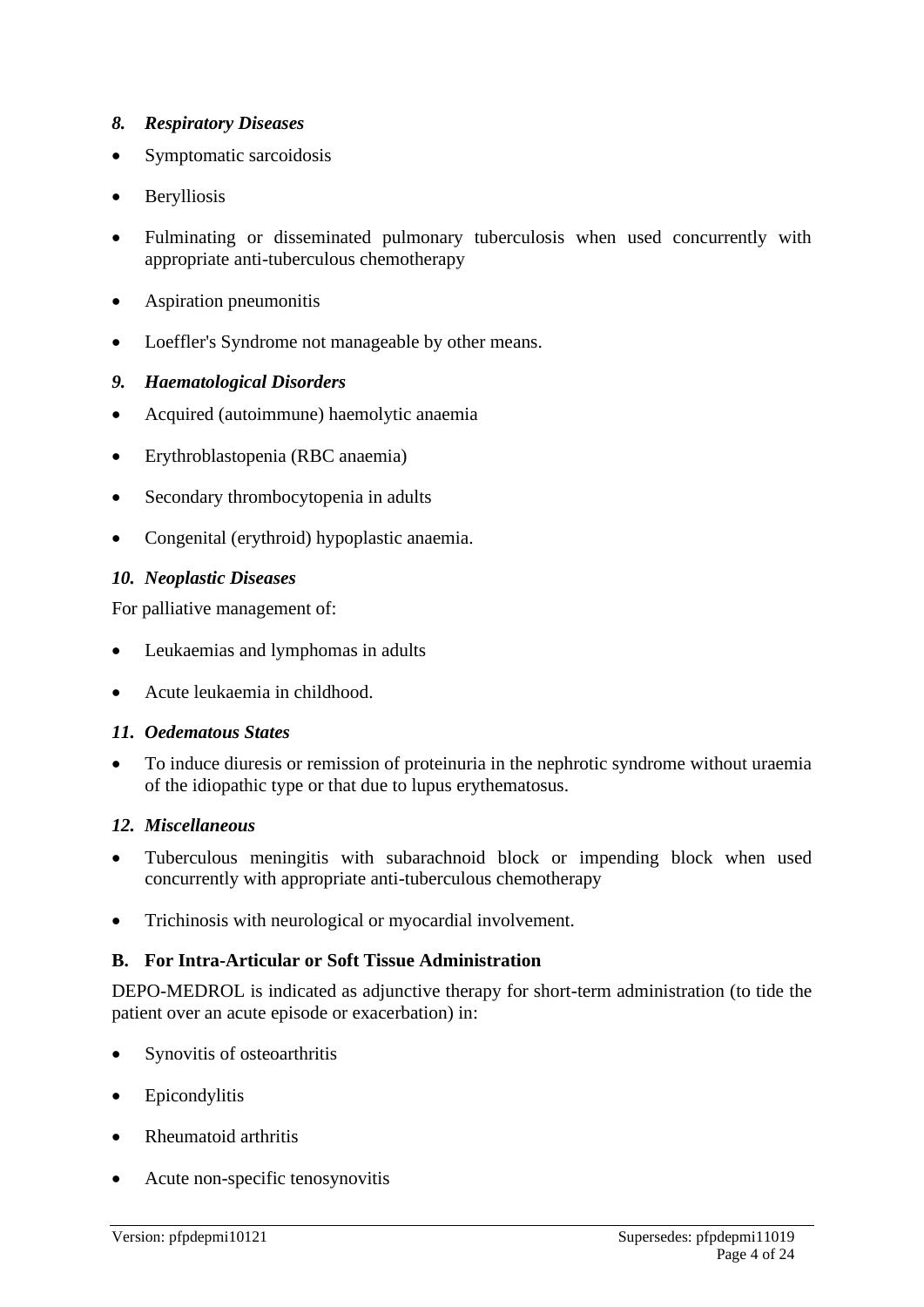- Acute and subacute bursitis
- Post-traumatic osteoarthritis
- Acute gouty arthritis.

### **C. For Intralesional Administration**

DEPO-MEDROL is indicated for intralesional use in the following conditions:

- Keloids
- Discoid lupus erythematosus
- Necrobiosis lipoidica diabeticorum
- Alopecia areata
- Localised hypertrophic, infiltrated inflammatory lesions of Lichen Planus, psoriatic plaques, Granuloma Annulare and Lichen Simplex Chronicus (neurodermatitis).

DEPO-MEDROL may also be useful in cystic tumours of an aponeurosis or tendon (ganglia).

# **4.2 Dose and method of administration**

### **Dosage**

Because of possible physical incompatibilities, DEPO-MEDROL should not be diluted or mixed with other solutions.

Parenteral drug products should be inspected visually for particulate matter and discolouration prior to administration, whenever solution and container permit. Each vial of DEPO-MEDROL is for single use in a single patient only. Discard any unused product.

It is critical that, during administration of DEPO-MEDROL, appropriate technique be used and care taken to assure proper placement of drug.

### **A. Administration for Local Effect**

Therapy with DEPO-MEDROL does not obviate the need for the conventional measures usually employed. Although this method of treatment will ameliorate symptoms, it is in no sense a cure, and the hormone has no effect on the cause of the inflammation.

### *1. Rheumatoid and Osteoarthritis*

The dose for intra-articular administration depends upon the size of the joint and varies with the severity of the condition in the individual patient. In chronic cases, injections may be repeated at intervals ranging from one to five or more weeks depending upon the degree of relief obtained from the initial injection. The doses in the following table are given as a general guide.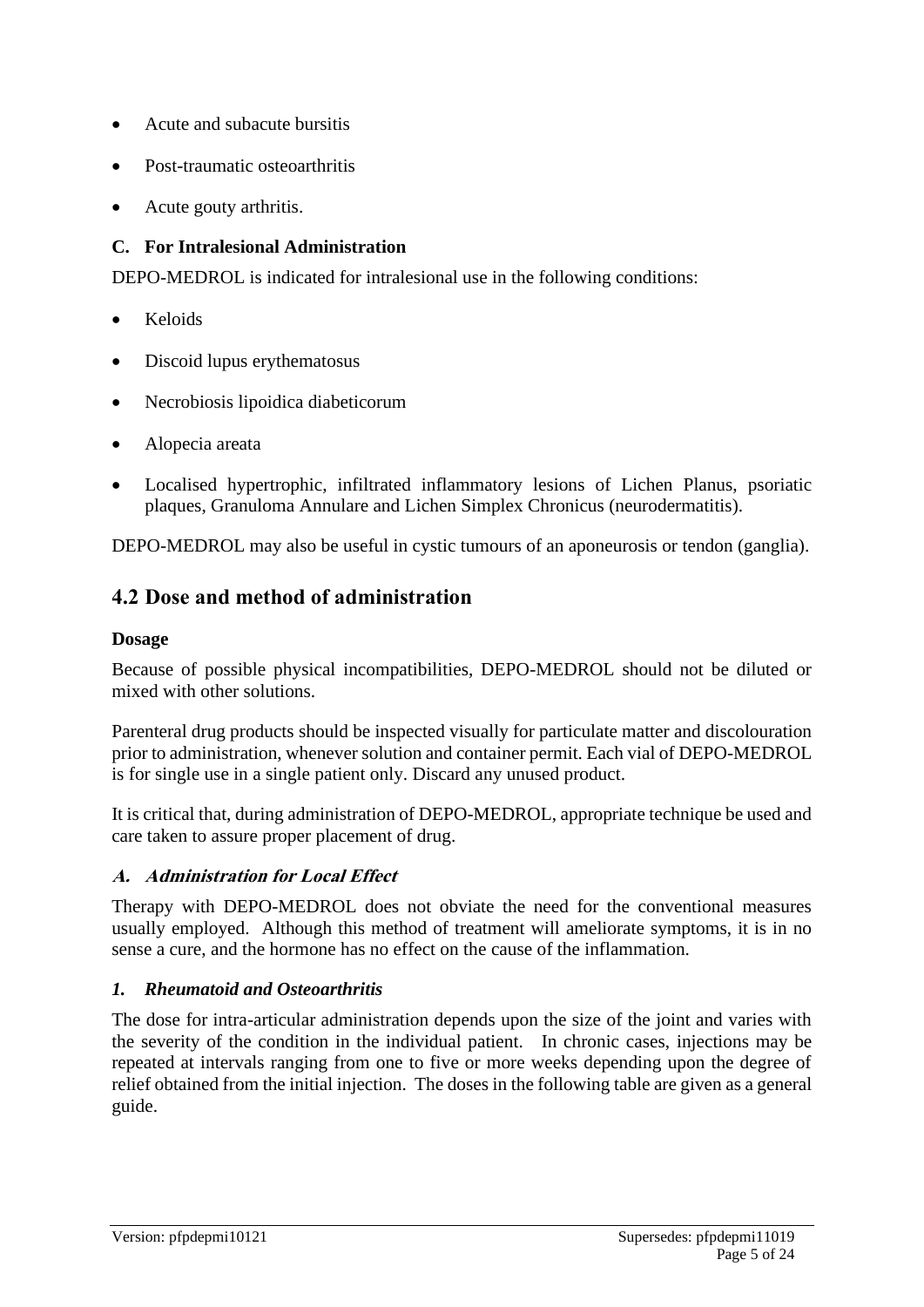| <b>Size of Joint</b> | <b>Examples</b>     | <b>Range of Dosage</b> |  |
|----------------------|---------------------|------------------------|--|
|                      | Knees               | $20$ to $80$ mg        |  |
| Large                | Ankles              |                        |  |
|                      | <b>Shoulders</b>    |                        |  |
| Medium               | Elbows              | 10 to 40 mg            |  |
|                      | Wrists              |                        |  |
| Small                | Metacarpophalangeal |                        |  |
|                      | Interphalangeal     | $4$ to 10 mg           |  |
|                      | Sternoclavicular    |                        |  |
|                      | Acromioclavicular   |                        |  |

**Procedure:** It is recommended that the anatomy of the joint involved be reviewed before attempting intra-articular injection. In order to obtain the full anti-inflammatory effect it is important that the injection be made into the synovial space. Employing the same sterile technique as for a lumbar puncture, a sterile 20 to 24-gauge needle (on a dry syringe) is quickly inserted into the synovial cavity. Procaine infiltration is elective. The aspiration of only a few drops of joint fluid proves the needle has entered the joint space. **The injection site for each joint is determined by that location where the synovial cavity is most superficial and most free of large vessels and nerves.** With the needle in place, the aspirating syringe is removed and replaced by a second syringe containing the desired amount of DEPO-MEDROL. The plunger is then pulled outward slightly to aspirate synovial fluid and to make sure the needle is still in the synovial space. After injection, the joint is moved gently a few times to aid mixing of the synovial fluid and the suspension. The site is covered with a small sterile dressing. Suitable sites for intra-articular injection are the knee, ankle, wrist, elbow, shoulder, phalangeal and hip joints. Since difficulty is not infrequently encountered in entering the hip joint, precautions should be taken to avoid any large blood vessels in the area. Joints not suitable for injection are those that are anatomically inaccessible such as the spinal joints and those like the sacroiliac joints that are devoid of synovial space. Treatment failures are most frequently the result of failure to enter the joint space. Little or no benefit follows injection into surrounding tissue. If failures occur when injections into the synovial spaces are certain, as determined by aspiration of fluid, repeated injections are usually futile. Local therapy does not alter the underlying disease process and whenever possible, comprehensive therapy including physiotherapy and orthopaedic correction should be employed.

Following intra-articular steroid therapy, care should be taken to avoid overuse in joints in which symptomatic benefit has been obtained. Negligence in this matter may permit an increase in joint deterioration that will more than offset the beneficial effects of the steroid. Unstable joints should not be injected. Repeated intra-articular injection may in some cases result in instability of the joint. X-ray follow-up is suggested in selected cases to detect deterioration.

If a local anaesthetic is used prior to injection of DEPO-MEDROL, the anaesthetic package insert should be read carefully and all the precautions observed.

### *2. Bursitis*

The area around the injection site is prepared in a sterile way, and a wheal at the site made with 1% procaine hydrochloride solution. A 20 to 24-gauge needle attached to a dry syringe is inserted into the bursa and the fluid aspirated. The needle is left in place, and the aspirating syringe changed for a small syringe containing the desired dose. After injection, the needle is withdrawn and a small dressing applied.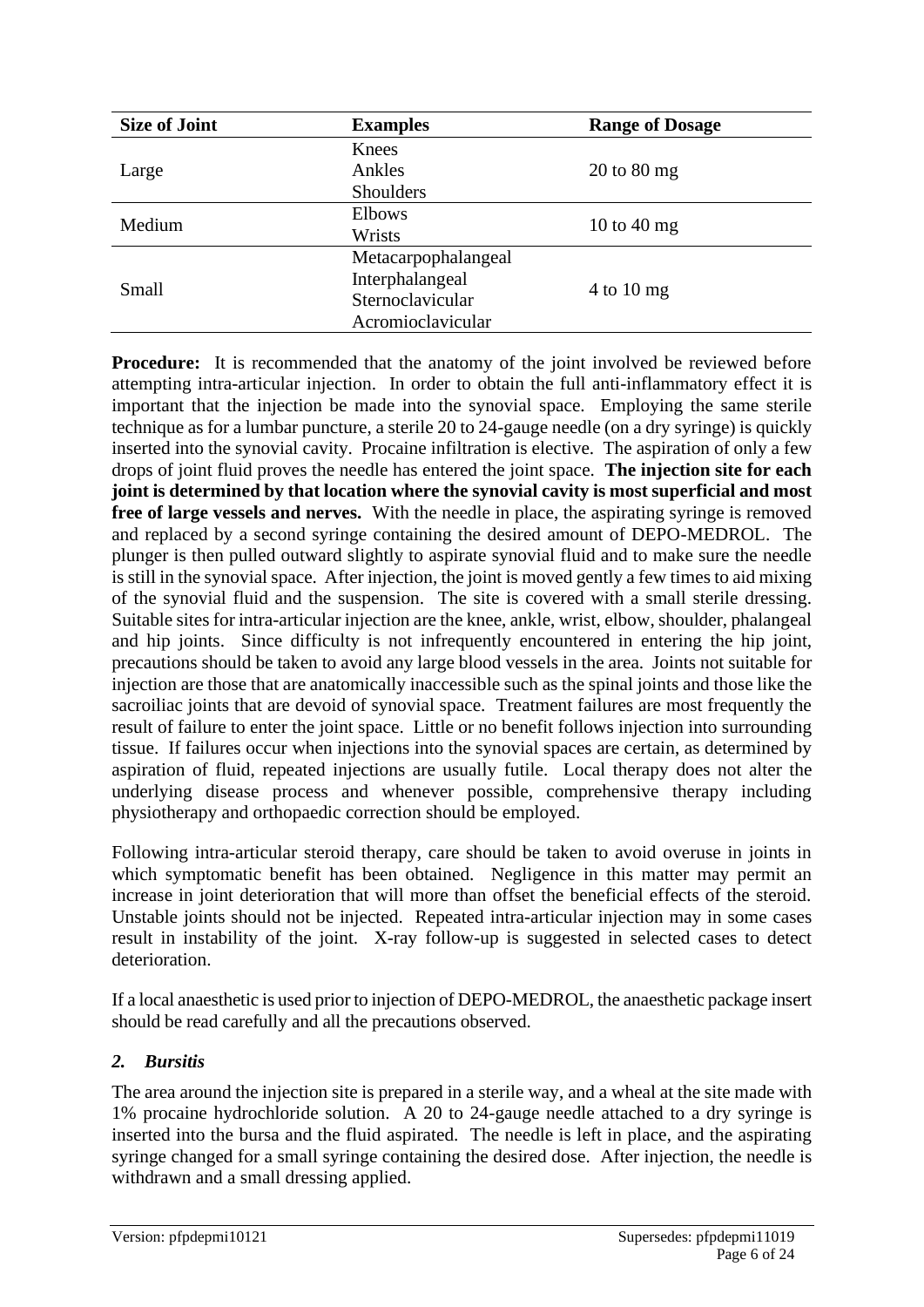### *3. Miscellaneous: Ganglion, Tendinitis, Epicondylitis*

In the treatment of conditions such as tendinitis or tenosynovitis, care should be taken, following application of a suitable antiseptic to the overlying skin, to inject the suspension into the tendon sheath rather than into the substance of the tendon. The tendon may be readily palpated when placed on a stretch. When treating conditions such as epicondylitis, the area of greatest tenderness should be outlined carefully and the suspension infiltrated into the area. For ganglia of the tendon sheaths, the suspension is injected directly into the cyst. In many cases, a single injection causes a marked decrease in the size of the cystic tumour and may affect disappearance.

NOTE: Due to the absence of a true tendon sheath, the Achilles tendon should not be injected with DEPO-MEDROL.

The dose in the treatment of the various conditions of the tendinous or bursal structures listed above varies with the condition being treated and ranges from 4 mg to 30 mg. In recurrent or chronic conditions, repeated injections may be necessary.

The usual sterile precautions should be observed with each injection.

### *4. Injections for Local Effect in Dermatological Conditions*

Following cleansing with an appropriate antiseptic such as 70% alcohol, 20 mg to 60 mg is injected into the lesion. It may be necessary to distribute doses ranging from 20 mg to 40 mg by repeated local injections in the case of large lesions. Care should be taken to avoid injection of sufficient material to cause blanching, since this may be followed by a small slough. One to four injections are usually employed, the intervals between injections varying with the type of lesion being treated and the duration of improvement produced by the initial injection.

### *B. Administration for Systemic Effect*

The intramuscular dosage will vary with the condition being treated. When a prolonged effect is desired, the weekly dose may be calculated by multiplying the daily oral dose by 7 and given as a single intramuscular injection.

Dosage must be individualised according to the severity of the disease and response of the patient. For infants and children, the recommended dosage will have to be reduced, but dosage should be governed by the severity of the condition rather than by strict adherence to the ratio indicated by age or bodyweight.

Hormone therapy is an adjunct to, and not a replacement for, conventional therapy. Dosage must be decreased or discontinued gradually when the drug has been administered for more than a few days. The severity, prognosis and expected duration of the disease and the reaction of the patient to medication are primary factors in determining dosage. If a period of spontaneous remission occurs in a chronic condition, treatment should be discontinued. Routine laboratory studies, such as urinalysis, two-hour postprandial blood sugar, determination of blood pressure and body weight, and a chest X-ray should be made at regular intervals during prolonged therapy. Upper gastrointestinal X-rays are desirable in patients with an ulcer history or significant dyspepsia.

In patients with **adrenogenital syndrome**, a single intramuscular injection of 40 mg every two weeks may be adequate.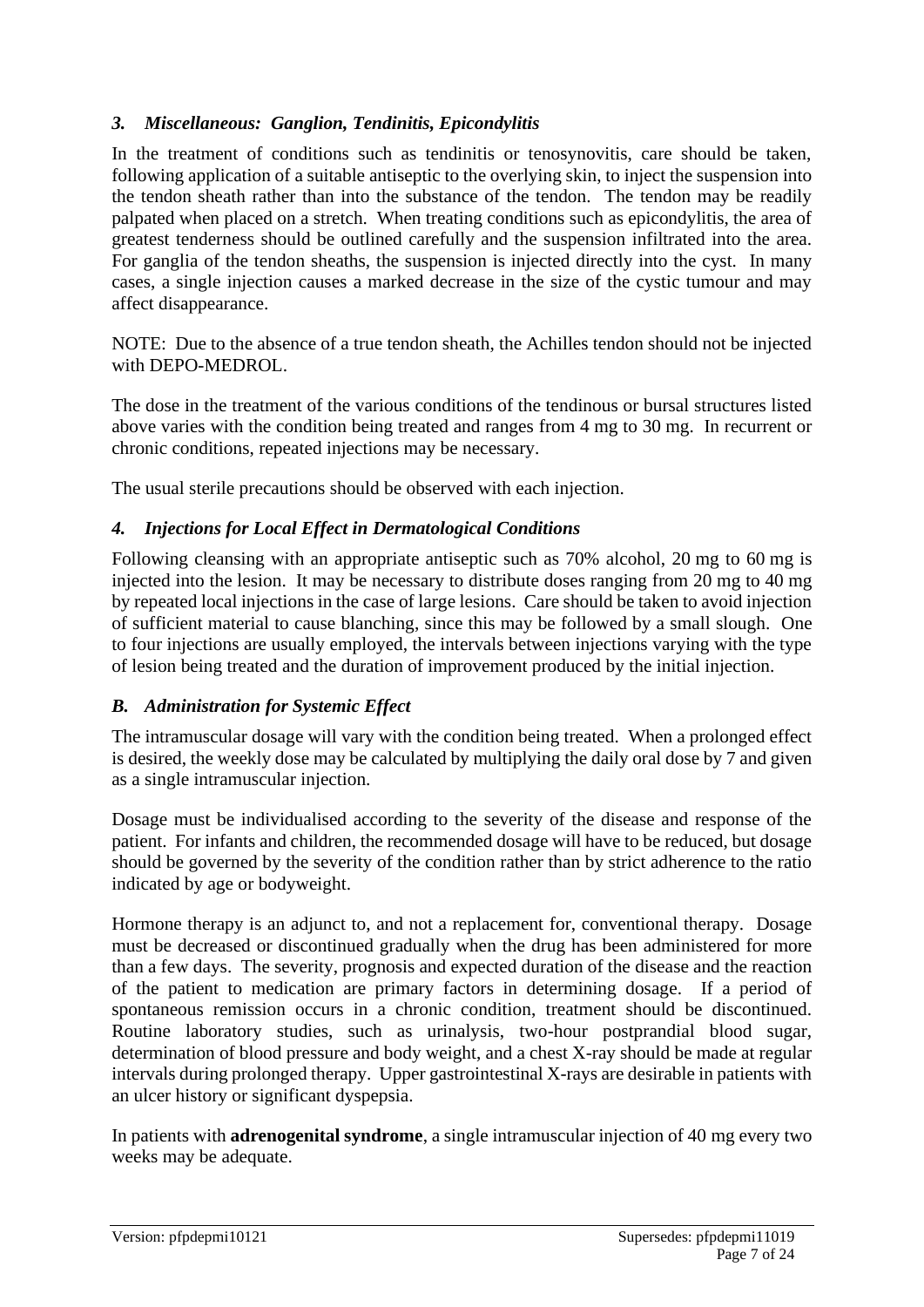For maintenance of patients with **rheumatoid arthritis**, the weekly intramuscular dose will vary from 40 mg to 120 mg.

The usual dosage for patients with **skin lesions** benefited by systemic corticoid therapy is 40 mg to 120 mg of methylprednisolone acetate administered intramuscularly at weekly intervals for one to four weeks. In chronic contact dermatitis repeated injections at 5 to 10 day intervals may be necessary. In seborrhoeic dermatitis, a weekly dose of 80 mg may be adequate to control the condition.

Following intramuscular administration of 80 mg to 120 mg to **asthmatic patients**, relief may result within 6 to 48 hours and persist for several days to two weeks.

If signs of stress are associated with the condition being treated, the dosage of the suspension should be increased. If a rapid hormonal effect of maximum intensity is required, the intravenous administration of highly soluble methylprednisolone sodium succinate (SOLU-MEDROL®) is indicated.

# **4.3 Contraindications**

- Systemic fungal infections
- Known hypersensitivity to methylprednisolone or any component of the formulation
- Intravenous, intrathecal, extradural, epidural or any unspecified route of administration
- Administration of live or live, attenuated vaccines in patients receiving immunosuppressive doses of corticosteroids (see Section 4.4 Special warnings and precautions for use - Immunosuppressant Effects/Increased Susceptibility to Infections).

# **4.4 Special warnings and precautions for use**

The lowest possible dose of corticosteroid should be used to control the condition under treatment, and when reduction in dosage is possible, the reduction must be gradual. Since complications of treatment with glucocorticoids are dependent on the size of the dose and the duration of treatment, a risk/benefit decision must be made in each individual case as to dose and duration of treatment and as to whether daily or intermittent therapy should be used.

### **Administration Precautions**

This product is not suitable for multidose use. Following administration of the desired dose, any remaining suspension should be discarded.

While crystals of adrenal steroids in the dermis suppress inflammatory reactions, their presence may cause disintegration of the cellular elements and physiochemical changes in the ground substance of the connective tissue. The resultant infrequently occurring dermal and/or subdermal changes may form depressions in the skin at the injection site. The degree to which this reaction occurs will vary with the amount of adrenal steroid injected. Regeneration is usually complete within a few months or after all crystals of the adrenal steroid have been absorbed.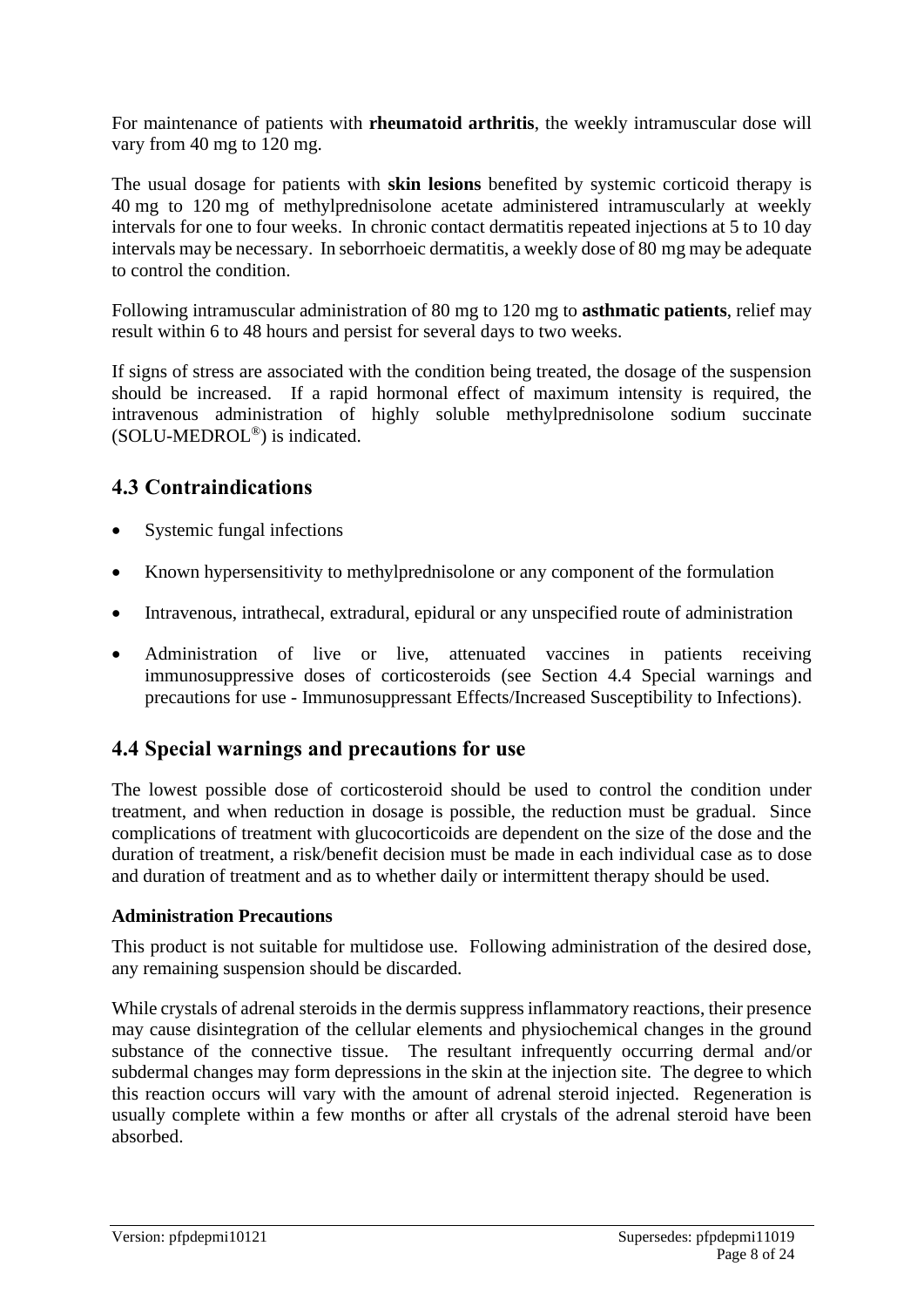In order to minimise the incidence of dermal and subdermal atrophy, care must be exercised not to exceed recommended doses in injections. Multiple small injections into the area of the lesion should be made whenever possible. The technique of intra-articular and intramuscular injection should include precautions against injection or leakage into the dermis. Injection into the deltoid muscle should be avoided because of a high incidence of subcutaneous atrophy.

**Methylprednisolone acetate should not be administered by any route other than those listed under Section 4.1 Therapeutic indications.** It is critical that, during administration of methylprednisolone acetate, appropriate technique be used and care taken to assure proper placement of drug.

Severe medical events have been reported in association with the contraindicated intrathecal/epidural routes of administration (see Section 4.8 Adverse effects (undesirable effects)). Appropriate measures must be taken to avoid intravascular injection.

### **Immunosuppressant Effects/Increased Susceptibility to Infections**

Corticosteroids increase susceptibility to infection, may mask some signs of infection, and new infections may appear during their use. There may be decreased resistance and inability to localise infection when corticosteroids are used. Infections with any pathogen including viral, bacterial, fungal, protozoan or helminthic infections, in any location in the body, may be associated with the use of corticosteroids alone or in combination with other immunosuppressive agents that affect cellular immunity, humoral immunity, or neutrophil function. These infections may be mild, but can be severe and at times fatal. With increasing doses of corticosteroids, the rate of occurrence of infectious complications increases.

Persons who are on drugs which suppress the immune system are more susceptible to infections than healthy individuals. Chicken pox and measles, for example, can have a more serious or even fatal course in non-immune children or adults on corticosteroids.

Do not use intra-articularly, intrabursally or for intratendinous administration for local effect in the presence of acute infection.

A clinical trial in patients with septic shock failed to establish the efficacy of DEPO-MEDROL for these conditions. Thus, routine use in septic shock is not recommended. The study also suggests that treatment of these conditions with DEPO-MEDROL may increase the risk of mortality in certain patients (i.e., patients with elevated serum creatinine levels or patients who develop secondary infections after DEPO-MEDROL).

Administration of live or live, attenuated vaccines is contraindicated in patients receiving immunosuppressive doses of corticosteroids. Killed or inactivated vaccines may be administered to patients receiving immunosuppressive doses of corticosteroids; however, the response to such vaccines may be diminished. Indicated immunisation procedures may be undertaken in patients receiving non-immunosuppressive doses of corticosteroids.

The use of DEPO-MEDROL in active tuberculosis should be restricted to those cases of fulminating or disseminated tuberculosis in which the corticosteroid is used for the management of the disease in conjunction with appropriate anti-tuberculosis regimen.

If corticosteroids are indicated in patients with latent tuberculosis or tuberculin reactivity, close observation is necessary as reactivation of the disease may occur. During prolonged corticosteroid therapy, these patients should receive chemoprophylaxis.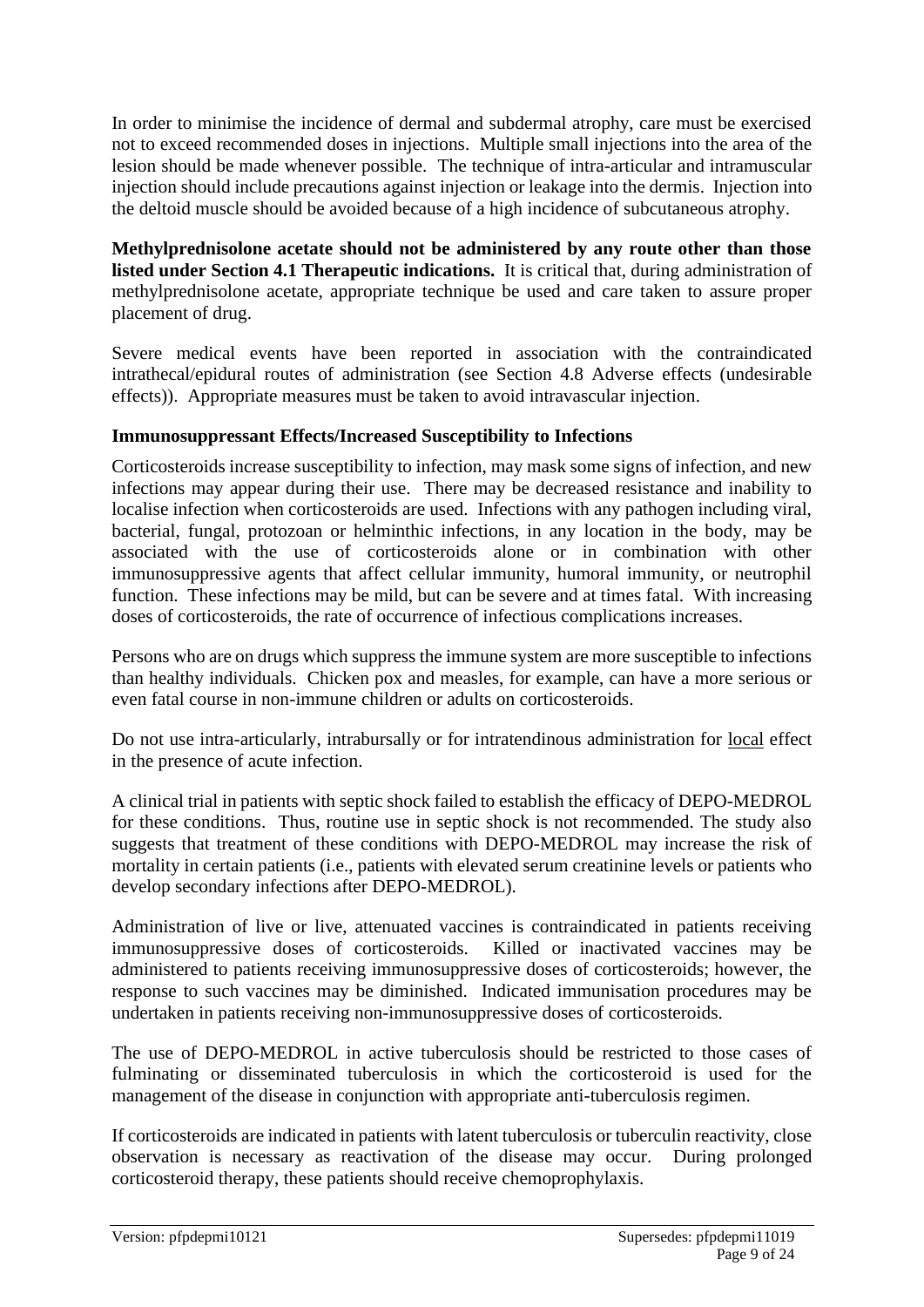Kaposi's sarcoma has been reported to occur in patients receiving corticosteroid therapy. Discontinuation of corticosteroids may result in clinical remission.

#### **Immune System Effects**

Allergic reactions may occur. Because rare instances of skin reactions and anaphylactic/anaphylactoid reactions have occurred in patients receiving parenteral corticosteroid therapy, appropriate precautionary measures should be taken prior to administration, especially when the patient has a history of allergy to any drug.

Allergic skin reactions have been reported apparently related to the excipients in the formulation. Rarely has skin testing demonstrated a reaction to methylprednisolone acetate *per se*.

#### **Cardiac Effects**

Adverse effects of glucocorticoids on the cardiovascular system, such as dyslipidemia and hypertension, may predispose treated patients with existing cardiovascular risk factors to additional cardiovascular effects if high doses and/or prolonged courses are used. When using corticosteroids in these patients, attention should be paid to risk modification and additional cardiac monitoring should be considered.

Use of systemic corticosteroid is not recommended in patients with congestive heart failure.

#### **Vascular Effects**

Thrombosis including venous thromboembolism has been reported to occur with corticosteroids. As a result corticosteroids should be used with caution in patients who have or may be predisposed to thromboembolic disorders.

Corticosteroids should be used with caution in patients with hypertension.

### **Endocrine Effects**

In patients on corticosteroid therapy subjected to unusual stress, increased dosage of rapidly acting corticosteroids before, during and after the stressful situation is indicated.

Pharmacologic doses of corticosteroids administered for prolonged periods may result in hypothalamic-pituitary-adrenal (HPA) suppression (secondary adrenocortical insufficiency). The degree and duration of adrenocortical insufficiency produced is variable among patients and depends on the dose, frequency, time of administration, and duration of glucocorticoid therapy. This effect may be minimised by use of alternate-day therapy.

In addition, acute adrenal insufficiency leading to a fatal outcome may occur if glucocorticoids are withdrawn abruptly.

Drug-induced secondary adrenocortical insufficiency may be minimised by gradual reduction of dosage. This type of relative insufficiency may persist for months after discontinuation of therapy; therefore, in any situation of stress occurring during that period, hormone therapy should be reinstituted.

A steroid "withdrawal syndrome", seemingly unrelated to adrenocortical insufficiency, may also occur following abrupt discontinuance of glucocorticoids. This syndrome includes symptoms such as anorexia, nausea, vomiting, lethargy, headache, fever, joint pain,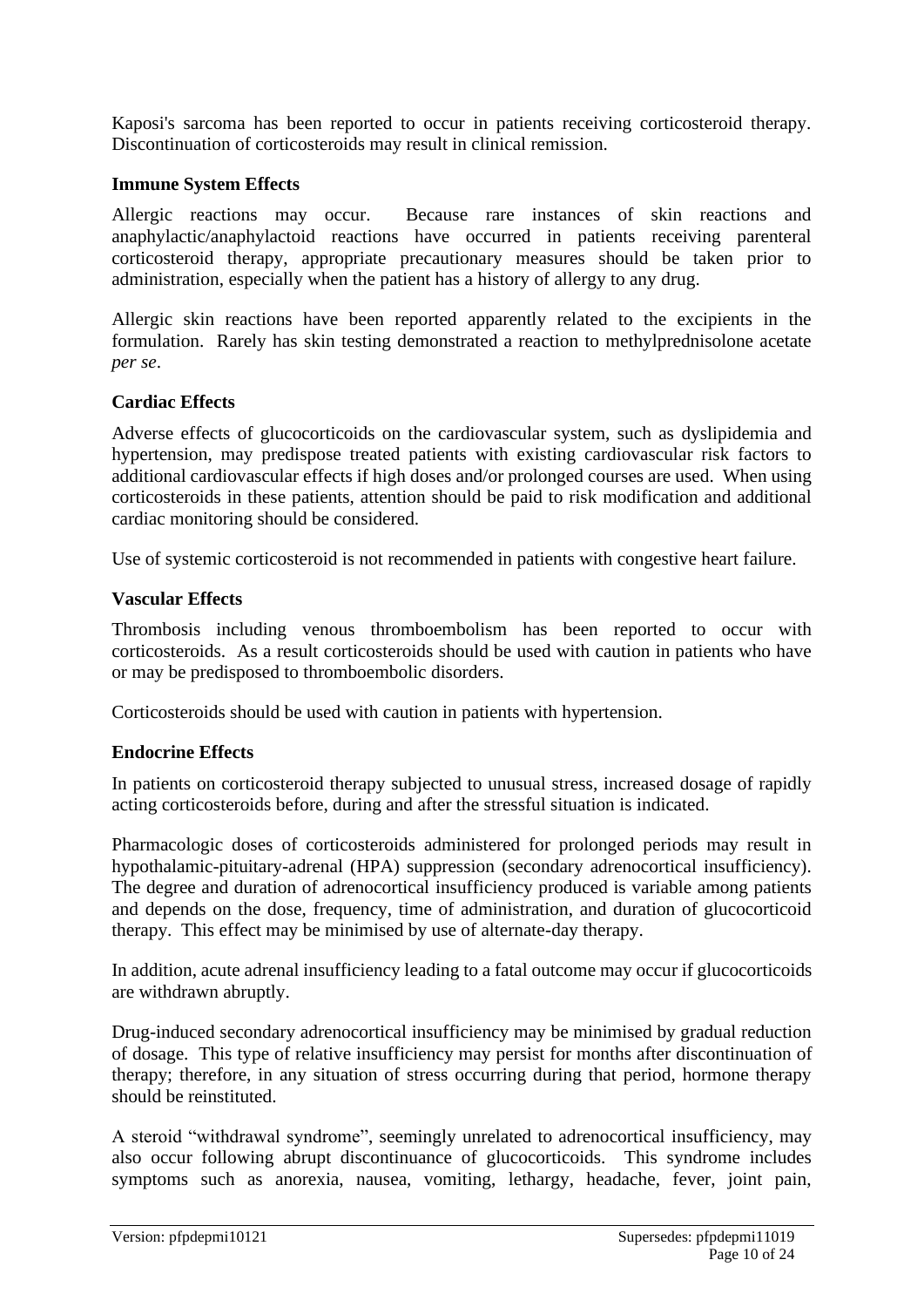desquamation, myalgia, weight loss, and/or hypotension. These effects are thought to be due to the sudden change in glucocorticoid concentration rather than to low corticosteroid levels.

Because glucocorticoids can produce or aggravate Cushing's syndrome, glucocorticoids should be avoided in patients with Cushing's disease.

There is an enhanced effect of corticosteroids in patients with hypothyroidism.

Pheochromocytoma crisis, which can be fatal, has been reported after administration of systemic corticosteroids. Corticosteroids should only be administered to patients with suspected or identified pheochromocytoma after an appropriate risk/benefit evaluation.

### **Hepatobiliary Effects**

Hepatobiliary disorders have been reported which may be reversible after discontinuation of therapy. Therefore appropriate monitoring is required.

There is an enhanced effect of corticosteroids in patients with cirrhosis.

### **Ocular Effects**

Corticosteroids should be used cautiously in patients with ocular herpes simplex because of possible corneal perforation.

Prolonged use of corticosteroids may produce posterior subcapsular cataracts and nuclear cataracts (particularly in children), exophthalmos or increased intraocular pressure which may result in glaucoma with possible damage to the optic nerves and may enhance the establishment of secondary ocular infections due to fungi or viruses.

Corticosteroid therapy has been associated with central serous chorioretinopathy, which may lead to retinal detachment.

If a patient presents with symptoms such as blurred vision or other visual disturbances, the patient should be considered for referral to an ophthalmologist for evaluation of possible causes.

### **Psychiatric Effects**

Psychic derangements may appear when corticosteroids are used, ranging from euphoria, insomnia, mood swings, personality changes and severe depression to frank psychotic manifestations. Also, existing emotional instability or psychotic tendencies may be aggravated by corticosteroids.

Potentially severe psychiatric adverse reactions may occur with systemic steroids (see Section 4.8 Adverse effects (undesirable effects)). Symptoms typically emerge within a few days or weeks of starting treatment. Most reactions recover after either dose reduction or withdrawal, although specific treatment may be necessary.

Psychological effects have been reported upon withdrawal of corticosteroids; the frequency is unknown. Patients/caregivers should be encouraged to seek medical attention if psychological symptoms develop in the patient, especially if depressed mood or suicidal ideation is suspected. Patients/caregivers should be alert to possible psychiatric disturbances that may occur either during or immediately after dose tapering/withdrawal of systemic steroids.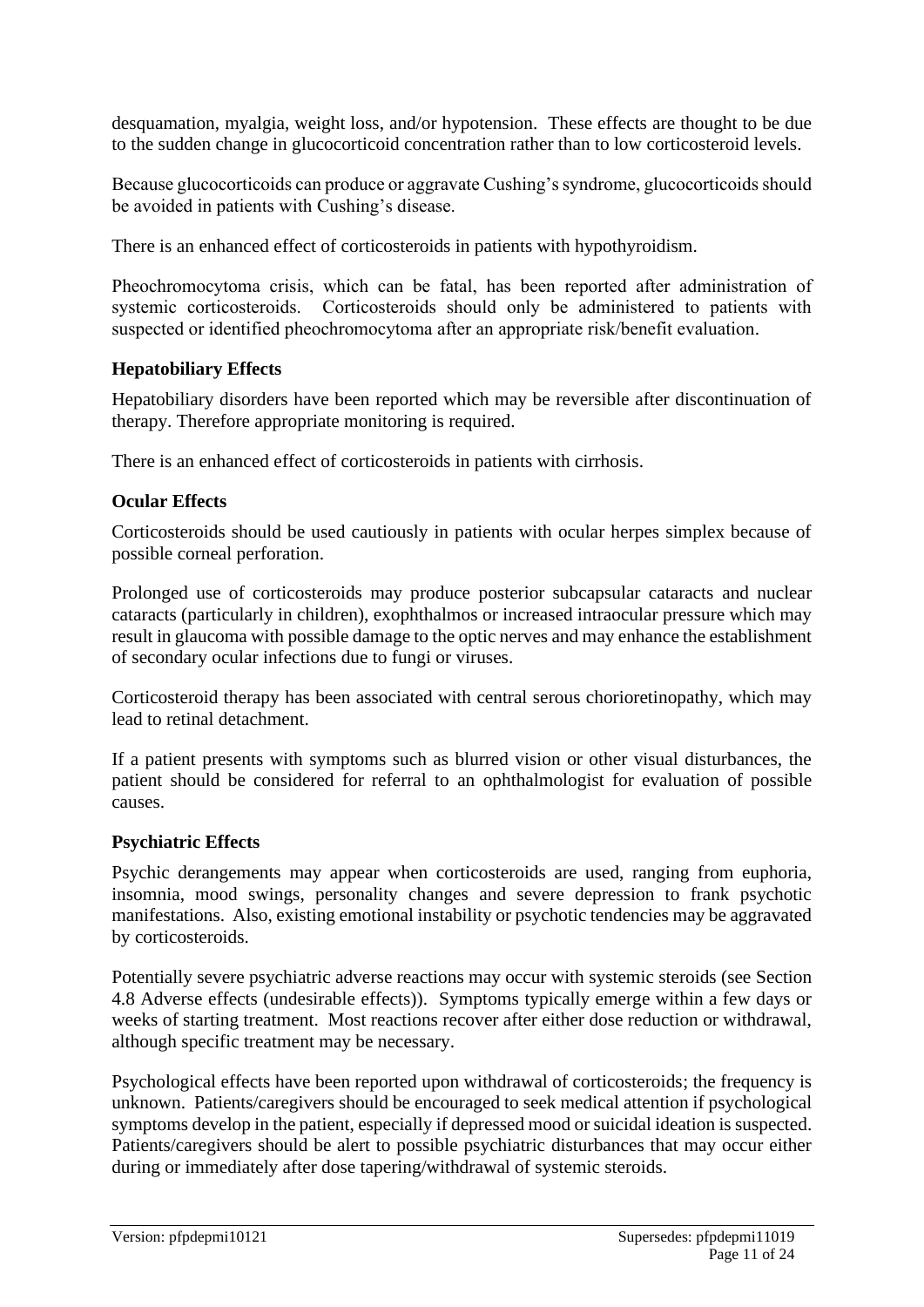### **Gastrointestinal Effects**

High doses of corticosteroids may produce acute pancreatitis.

Corticosteroid therapy may mask the symptoms of peptic ulcer so that perforation or haemorrhage may occur without significant pain. Glucocorticoid therapy may mask peritonitis or other signs or symptoms associated with gastrointestinal disorders such as perforation, obstruction or pancreatitis. In combination with NSAIDs, the risk of developing gastrointestinal ulcers is increased.

Corticosteroids should be used with caution in non-specific ulcerative colitis if there is a probability of impending perforation, abscess, or other pyogenic infection, diverticulitis, fresh intestinal anastomoses, or active or latent peptic ulcer.

#### **Nervous System Effects**

Use of corticosteroids is not recommended in patients with seizure disorders.

Corticosteroids should be used with caution in patients with myasthenia gravis (see Section 4.4 Special warnings and precautions for use - Musculoskeletal Effects).

There have been reports of epidural lipomatosis in patients taking corticosteroids, typically with long-term use at high doses.

#### **Musculoskeletal Effects**

An acute myopathy has been described with the use of high doses of corticosteroids, most often occurring in patients with disorders of neuromuscular transmission (e.g. myasthenia gravis) or in patients receiving concomitant therapy with anticholinergics, such as neuromuscular blocking drugs (e.g. pancuronium). This acute myopathy is generalised, may involve ocular and respiratory muscles, and may result in quadriparesis. Elevations of creatine kinase may occur. Clinical improvement or recovery after stopping corticosteroids may require weeks to years.

Corticosteroids should be used with caution in osteoporosis. Osteoporosis is a common but infrequently recognised adverse effect associated with a long-term use of large doses of glucocorticoid.

### **Metabolism and Nutrition**

Corticosteroids, including methylprednisolone, can increase blood glucose, worsen pre-existing diabetes, and predispose those on long-term corticosteroid therapy to diabetes mellitus.

### **Investigations**

Average and large doses of cortisone or hydrocortisone can cause elevation of blood pressure, salt and water retention, and increased excretion of potassium. These effects are less likely to occur with the synthetic derivatives except when used in large doses. Dietary salt restriction and potassium supplementation may be necessary. All corticosteroids increase calcium excretion.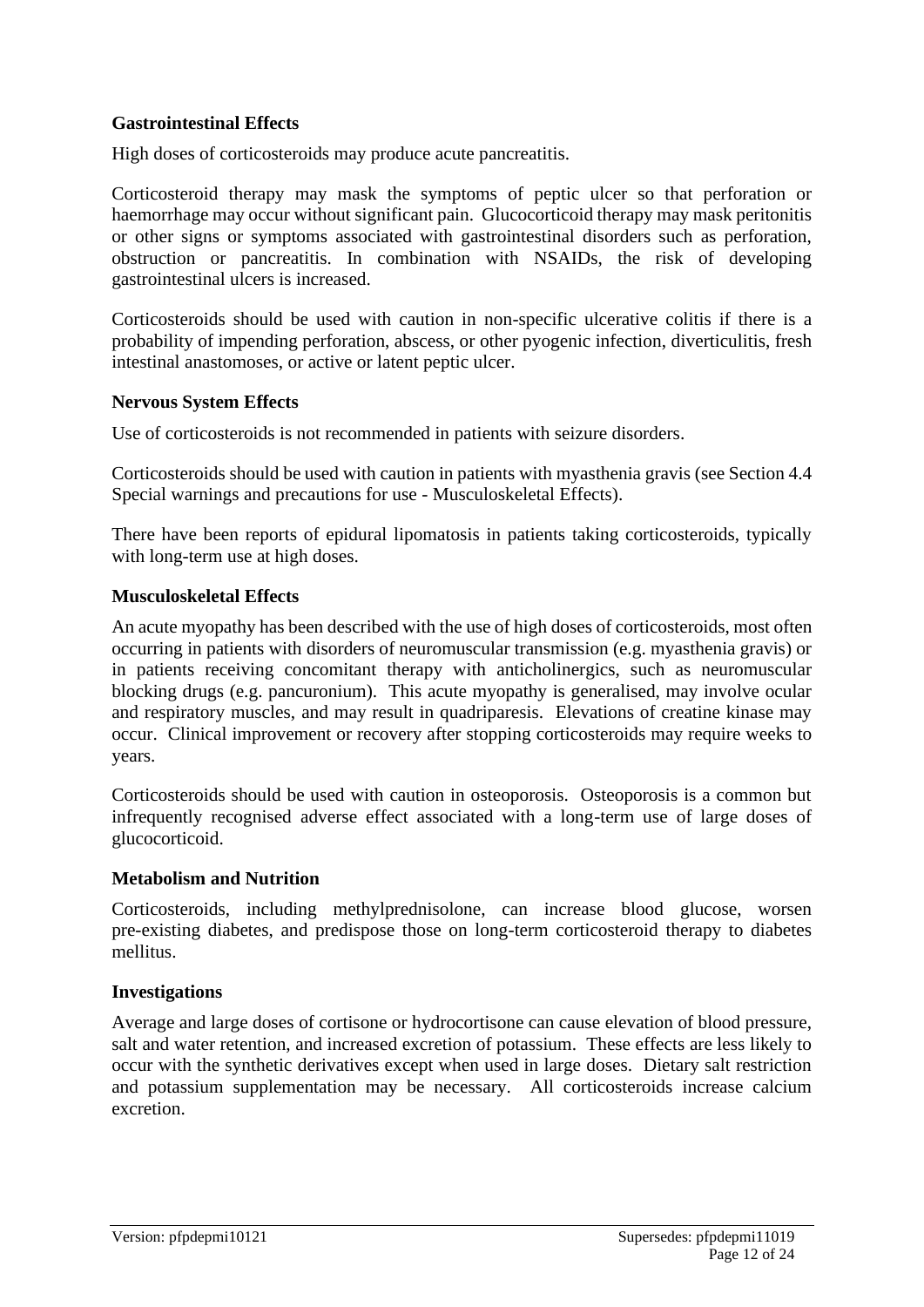### **Injury, Poisoning and Procedural Complications**

Systemic corticosteroids are not indicated for, and should therefore not be used to treat traumatic brain injury. A large multicentre randomised study in patients administered corticosteroid therapy after significant head injury revealed an increased risk of mortality in the corticosteroid group compared to the placebo group.

#### **Other**

Aspirin and non-steroidal anti-inflammatory agents should be used cautiously in conjunction with corticosteroids (see Section 4.5 Interactions with other medicines and other forms of interactions **-** Effect of Methylprednisolone on Other Medicines, *NSAIDs*).

#### **Additional Precautions Specific for Parenteral Corticosteroids**

Intra-articular injection of a corticosteroid may produce systemic as well as local effects.

Appropriate examination of any joint fluid present is necessary to exclude a septic process.

A marked increase in pain accompanied by local swelling, further restriction of joint motions, fever, and malaise are suggestive of septic arthritis. If this complication occurs and the diagnosis of sepsis is confirmed, appropriate antimicrobial therapy should be instituted.

Local injection of a steroid into a previously infected joint is to be avoided.

Corticosteroids should not be injected into unstable joints.

Sterile technique is necessary to prevent infections or contamination.

The slower rate of absorption by intramuscular administration should be recognised.

### **Use in Renal Impairment**

Caution is required in patients with systemic sclerosis because an increased incidence of scleroderma renal crisis has been observed with corticosteroids, including methylprednisolone. Corticosteroids should be used with caution in patients with renal insufficiency.

### **Use in the Elderly**

Caution is recommended with prolonged corticosteroid treatment in the elderly due to a potential increased risk for osteoporosis, as well as increased risk for fluid retention with possible resultant hypertension.

### **Paediatric Use**

Growth and development of infants and children on prolonged corticosteroid therapy should be carefully observed. Growth may be suppressed in children receiving long-term, daily, divided-dose glucocorticoid therapy and use of such a regimen should be restricted to the most urgent indications.

Infants and children on prolonged corticosteroid therapy are at special risk from raised intracranial pressure.

High doses of corticosteroids may produce pancreatitis in children.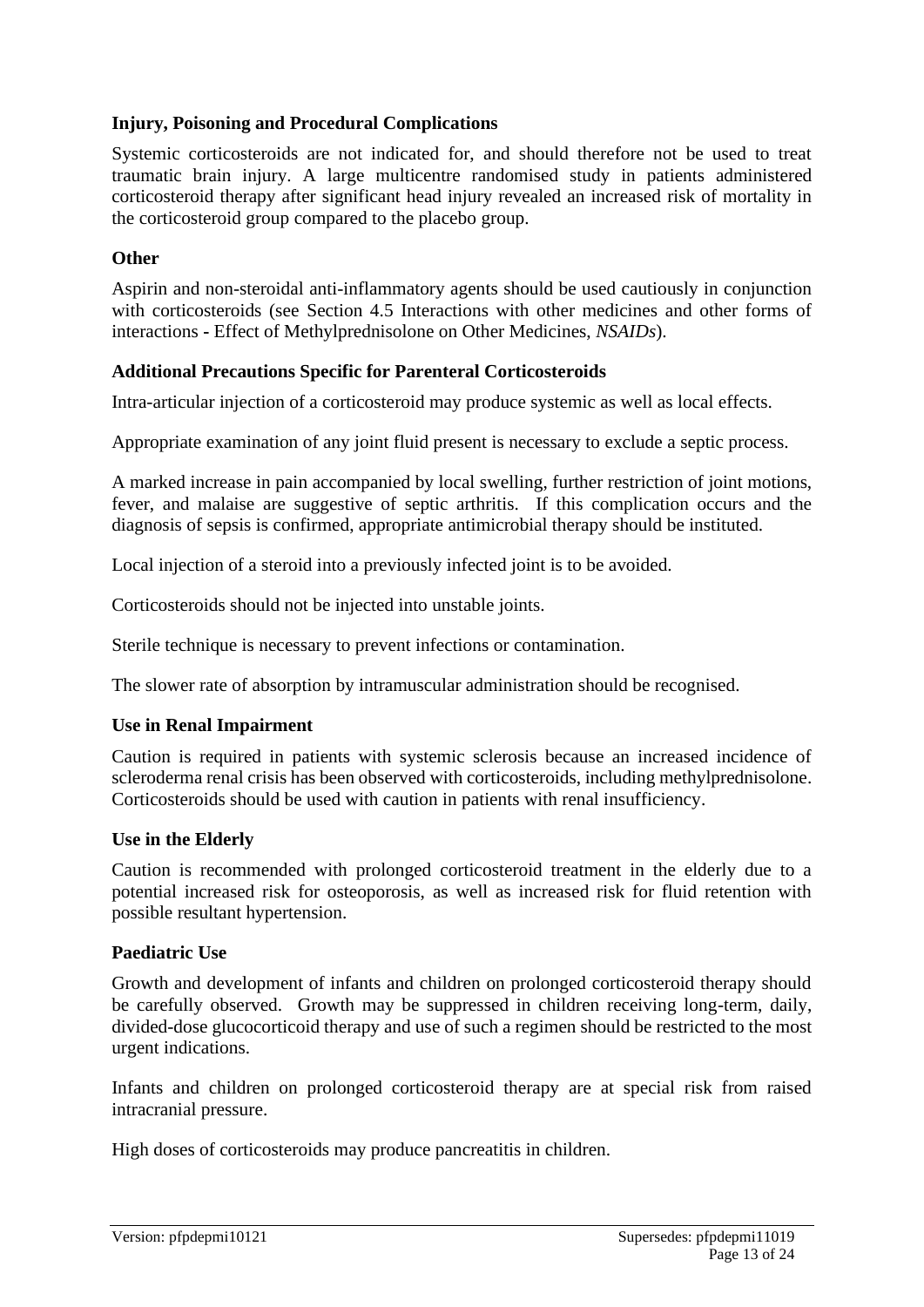### **Effects on Laboratory Tests**

No data available

# **4.5 Interactions with other medicines and other forms of interactions**

Methylprednisolone has a wide spectrum of clinical use and is therefore used with numerous concurrent drugs. The interactions summarised in the following table are of known or likely clinical significance. The need for dosage adjustment of either medication will depend on the clinical situation, the dose regimen prescribed and the observed clinical response. The interactions listed have either pharmacokinetic or pharmacodynamic basis.

Methylprednisolone is a cytochrome P450 enzyme (CYP) substrate and is mainly metabolised by the CYP3A4 enzyme. CYP3A4 catalyses 6β-hydroxylation of steroids, the essential Phase I metabolic step for both endogenous and synthetic corticosteroids. Many other compounds are also substrates of CYP3A4, some of which (as well as other drugs) have been shown to alter glucocorticoid metabolism by induction (upregulation) or inhibition of the CYP3A4 enzyme.

### **CYP3A4 Inhibitors**

Drugs that inhibit CYP3A4 activity generally decrease hepatic clearance, resulting in increased plasma concentrations of corticosteroids. Co-administration of these substances may require titration of corticosteroid dosage to reduce the risk of adverse effects and avoid steroid toxicity.

### **CYP3A4 Inducers**

Drugs that induce CYP3A4 activity generally increase hepatic clearance, resulting in decreased plasma concentrations of corticosteroids. Coadministration of these substances may require an increase in corticosteroid dosage to achieve the desired result.

### **CYP3A4 Substrates**

In the presence of another CYP3A4 substrate, the hepatic clearance of methylprednisolone may be affected, with corresponding dosage adjustments required. It is possible that adverse events associated with the use of either drug alone may be more likely to occur with coadministration.

The most common and/or clinically important drug interactions or effects resulting from coadministration of DEPO-MEDROL and examples of CYP3A4 inhibitors, inducers and substrates are provided in Table 1 and 2. Table 1 and 2 should be used in conjunction with the detailed information provided above.

#### **Table 1 Examples of CYP3A4 inhibitors, inducers and substrates that interact with DEPO-MEDROL.**

|                                      | CYP3A4<br><b>Inhibitor</b> | CYP3A4<br><b>Inducers</b> | CYP3A4<br><b>Substrates</b> |
|--------------------------------------|----------------------------|---------------------------|-----------------------------|
| <b>Antibiotics/Antifungal Agents</b> |                            |                           |                             |
| Triacetyloleandomycin                |                            |                           |                             |
| Erythromycin                         |                            |                           |                             |
| Ketoconazole                         |                            |                           |                             |
| Itraconazole                         |                            |                           |                             |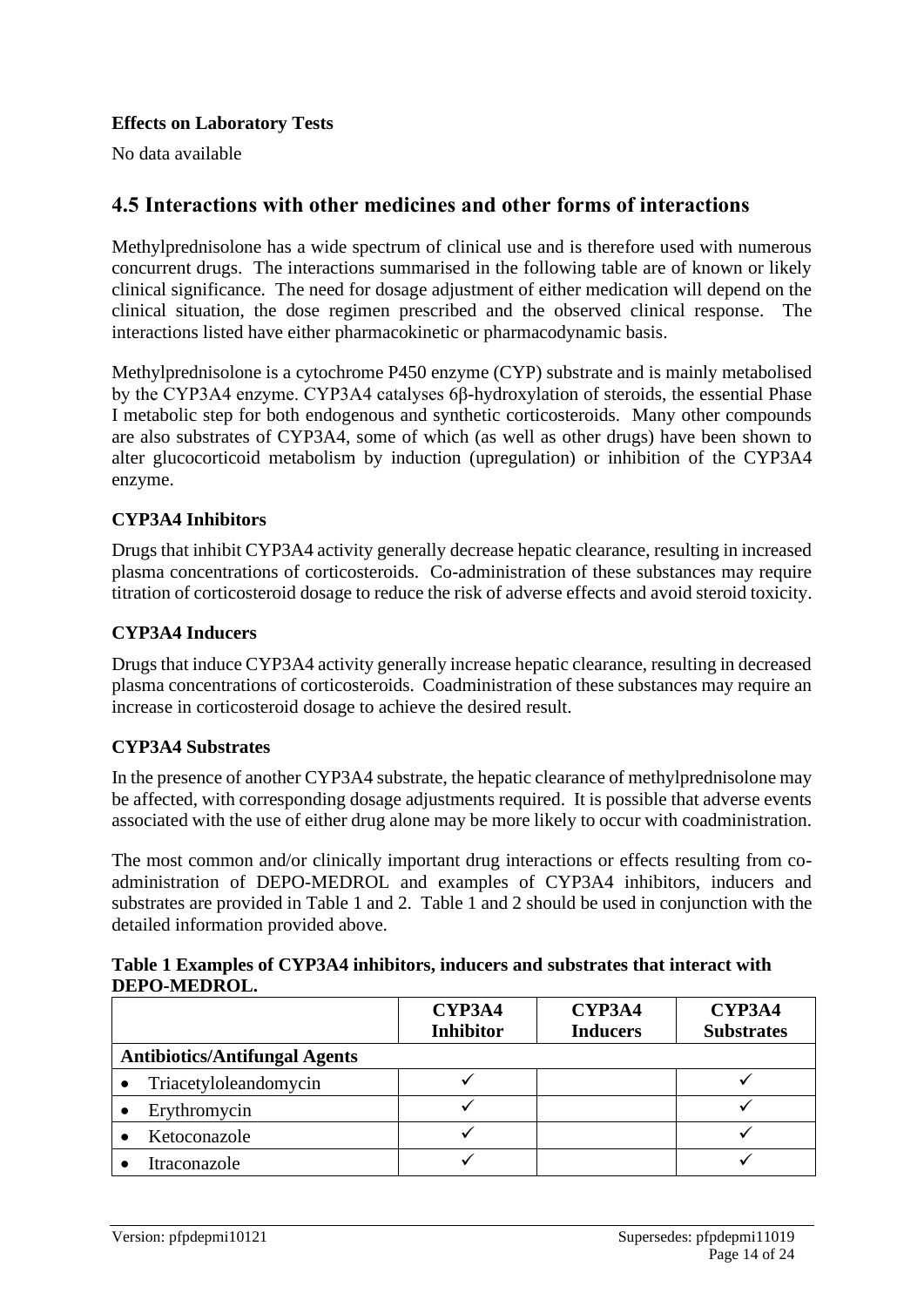|                                                                      | <b>CYP3A4</b>    | <b>CYP3A4</b>   | <b>CYP3A4</b>     |
|----------------------------------------------------------------------|------------------|-----------------|-------------------|
|                                                                      | <b>Inhibitor</b> | <b>Inducers</b> | <b>Substrates</b> |
| <b>Antibiotics/Antitubular Agents</b>                                |                  |                 |                   |
| Rifampicin<br>$\bullet$                                              |                  | ✓               |                   |
| Rifabutin<br>$\bullet$                                               |                  | ✓               |                   |
| Isoniazid (also see Table 2)<br>$\bullet$                            | ✓                |                 |                   |
| <b>Anticonvulsants</b>                                               |                  |                 |                   |
| Carbamazepine<br>$\bullet$                                           |                  | ✓               | ✓                 |
| Phenobarbital<br>$\bullet$                                           |                  |                 |                   |
| Phenytoin<br>$\bullet$                                               |                  |                 |                   |
| <b>Antiemetics</b>                                                   |                  |                 |                   |
| Aprepitant                                                           | ✓                |                 | ✓                 |
| Fosaprepitant<br>$\bullet$                                           |                  |                 |                   |
| <b>Antivirals</b>                                                    |                  |                 |                   |
| HIV Protease Inhibitors e.g.<br>$\bullet$<br>indinavir and ritonavir |                  |                 |                   |
| <b>Calcium Channel Blocker</b>                                       |                  |                 |                   |
| Diltiazem                                                            | ✓                |                 | ✓                 |
| <b>Contraceptives (Oral)</b>                                         |                  |                 |                   |
| Ethinylestradiol                                                     | ✓                |                 |                   |
| Norethindrone                                                        |                  |                 |                   |
| Grapefruit Juice<br>$\bullet$                                        |                  |                 |                   |
| Immunosuppressants                                                   |                  |                 |                   |
| Cyclosporin (also see Table 2)<br>$\bullet$                          | ✓                |                 | ✓                 |
| Cyclophosphamide<br>$\bullet$                                        |                  |                 |                   |
| Tacrolimus<br>$\bullet$                                              |                  |                 |                   |
| <b>Macrolide Antibacterial Agents</b>                                |                  |                 |                   |
| Clarithromycin<br>$\bullet$                                          | ✓                |                 | ✓                 |
| Erythromycin<br>$\bullet$                                            |                  |                 |                   |
| Troleandomycin                                                       |                  |                 |                   |

### **Table 2 Important drug or substance interactions/effects with methylprednisolone**

| <b>Class of Drug/Drug(s) Involved</b>  | Drug(s) Affected/Mechanism/Clinical Implication                                                                |  |
|----------------------------------------|----------------------------------------------------------------------------------------------------------------|--|
| <b>Antibiotic/Antifungal Therapy</b>   | CYP3A4 inhibitor                                                                                               |  |
| Triacetyloleandomycin<br>Erythromycin  | Coadministration may result in reduced corticosteroid<br>clearance, enhanced clinical effects and an increased |  |
| Ketoconazole                           | risk of adverse effects of methylprednisolone.                                                                 |  |
| <b>Antibiotics/Antitubular therapy</b> | CYP3A4 Inducer                                                                                                 |  |
| Rifampicin                             | Increased hepatic clearance which may reduce efficacy<br>of corticosteroid. Dosage adjustment may be required  |  |
| Anticholinesterase<br>Neostigmine      | Corticosteroids may reduce the effects of<br>anticholinesterases in myasthenia gravis which may                |  |
| Pyridostigmine                         | result in precipitation of myasthenic crisis.                                                                  |  |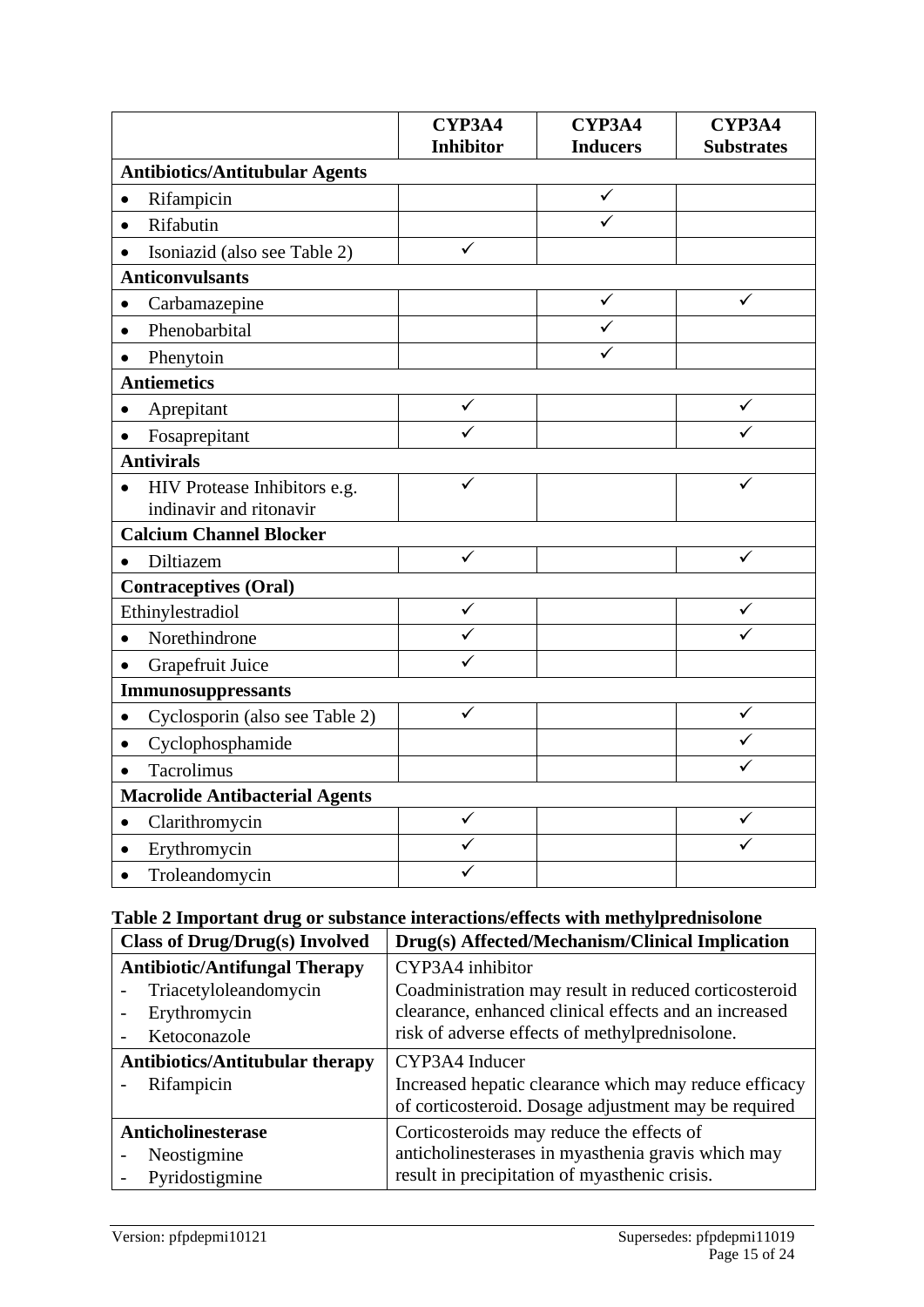| <b>Class of Drug/Drug(s) Involved</b>                                                                                                                                                                     | Drug(s) Affected/Mechanism/Clinical Implication                                                                                                                                                                                                                                                                                                                                                                               |
|-----------------------------------------------------------------------------------------------------------------------------------------------------------------------------------------------------------|-------------------------------------------------------------------------------------------------------------------------------------------------------------------------------------------------------------------------------------------------------------------------------------------------------------------------------------------------------------------------------------------------------------------------------|
| <b>Anticoagulants</b><br>Oral anticoagulants or heparin                                                                                                                                                   | Effect on anticoagulant is variable. Enhanced as well<br>as diminished effects of anticoagulants with<br>coadministration with corticosteroids have been<br>reported. Coagulation indices should be monitored.<br>Adjust dose accordingly to maintain desired<br>anticoagulant effects.                                                                                                                                       |
| <b>Anticonvulsants</b><br>Phenobarbitone<br>Phenytoin                                                                                                                                                     | CYP3A4 Inducers<br>Coadministration may increase clearance of<br>methylprednisolone leading to reduced<br>methylprednisolone efficacy. Monitor clinical<br>response. Adjust dose if necessary.                                                                                                                                                                                                                                |
| <b>Antidiabetic Drugs</b><br>Insulin<br>Glibenclamide<br>Metformin                                                                                                                                        | Diabetogenic effects of corticosteroid may impair<br>glucose control of the antidiabetic agents. Monitor<br>glucose levels and adjust dose of antidiabetic therapy<br>if used concurrently with corticosteroids.                                                                                                                                                                                                              |
| <b>All Antihypertensive Agents</b>                                                                                                                                                                        | Antihypertensive agents are affected with<br>coadministration due to mineralocorticoid effect of<br>corticoid leading to raised blood pressure.<br>May result in partial loss of hypertensive control.                                                                                                                                                                                                                        |
| <b>Antitubular Agents</b><br>Isoniazid                                                                                                                                                                    | CYP3A4 inhibitor. In addition there is a potential<br>effect of methylprednisolone to increase the<br>acetylation rate and clearance of isoniazid.                                                                                                                                                                                                                                                                            |
| <b>Aromatase Inhibitors</b><br>Aminoglutethimide                                                                                                                                                          | Aminoglutethimide induced adrenal suppression may<br>exacerbate endocrine changes caused by prolonged<br>glucocorticoid treatment.                                                                                                                                                                                                                                                                                            |
| <b>Cardioactive Drugs</b><br>Digoxin and related glycosides                                                                                                                                               | Corticosteroid induced potassium loss<br>(mineralocorticoid effect).<br>Potentiation of digoxin toxicity.                                                                                                                                                                                                                                                                                                                     |
| <b>Diuretic</b><br>All potassium losing diuretics<br>e.g. frusemide, thiazide<br>Carbonic anhydrase inhibitors<br>-<br>e.g. acetazolamide.<br><b>HIV Protease Inhibitors</b><br>e.g. indinavir, ritonavir | Excessive potassium loss may be experienced with<br>concurrent use of corticosteroids and potassium<br>depleting diuretics or carbonic anhydrase inhibitors.<br>There is enhanced toxicity with co-administration and<br>an increased risk of hypokalaemia. Monitor K+ levels<br>and supplement if necessary.<br>Coadministration may increase plasma concentrations<br>of corticosteroids. Corticosteroids may reduce plasma |
| <b>Immunising Agents</b><br>Live vaccine e.g.<br>poliomyelitis, BCG, mumps,<br>measles, rubella, smallpox.                                                                                                | concentrations of HIV-protease inhibitors, by inducing<br>their metabolism.<br>Coadministration may result in corticosteroid induced<br>immunosuppression.<br>There may be an increased toxicity from vaccine.<br>Disseminated viral disease may occur (see Section 4.3)                                                                                                                                                      |
|                                                                                                                                                                                                           | Contraindications and Section 4.4 Special warnings<br>and precautions for use).                                                                                                                                                                                                                                                                                                                                               |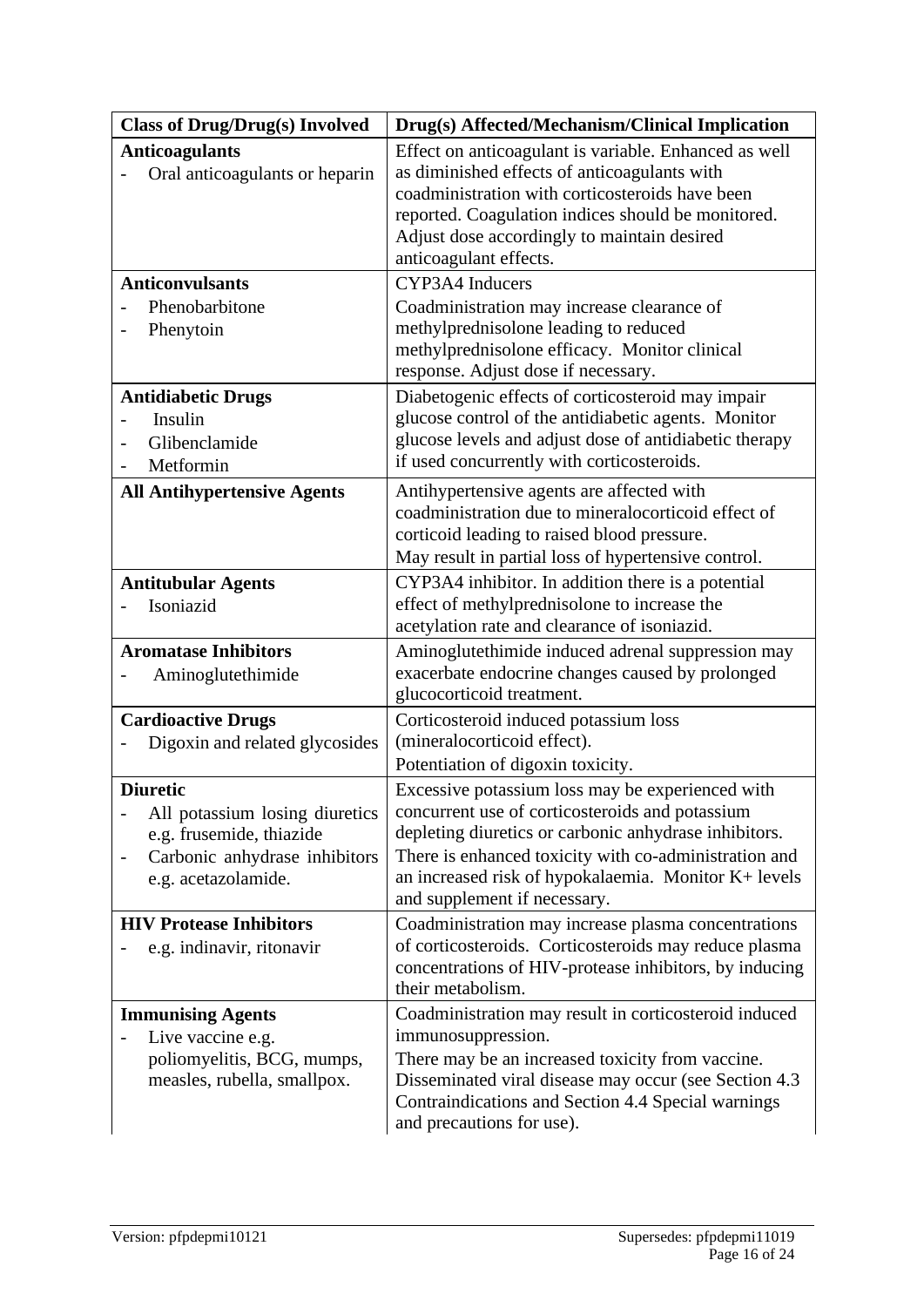| <b>Class of Drug/Drug(s) Involved</b>                                                                    | Drug(s) Affected/Mechanism/Clinical Implication                                                                                                                                                                                                                                                                                                                                                                                                                                                                                                                                           |
|----------------------------------------------------------------------------------------------------------|-------------------------------------------------------------------------------------------------------------------------------------------------------------------------------------------------------------------------------------------------------------------------------------------------------------------------------------------------------------------------------------------------------------------------------------------------------------------------------------------------------------------------------------------------------------------------------------------|
| <b>Killed Virulent Vaccines</b>                                                                          | Co-administration may result in impaired immune<br>response and/or reduced response to vaccine<br>(see Section 4.3 Contraindications and Section 4.4<br>Special warnings and precautions for use).                                                                                                                                                                                                                                                                                                                                                                                        |
| <b>Immunosuppressants</b><br>Methotrexate<br>Cyclosporin                                                 | Synergistic effect on disease state. Since concurrent<br>administration of these agents results in a mutual<br>inhibition of metabolism, it is possible that<br>convulsions and other adverse events associated with<br>the individual use of either drug may be more likely to<br>occur.<br>May allow reduced dose of corticosteroid.<br>Increased activity of both cyclosporin and<br>corticosteroids with coadministration.<br>Convulsions have been reported with concurrent use of<br>methylprednisolone and cyclosporin. Monitor<br>cyclosporin A levels. Adjust dose as necessary. |
| <b>Anticholinergics</b><br>Neuromuscular Blocking<br>Agent e.g. Pancuronium,<br>Vecuronium               | Partial reversal of neuromuscular block<br>Acute myopathy has been reported with concurrent use<br>of high doses of corticosteroids and anticholinergics,<br>such as neuromuscular blocking agents (see Section<br>4.4 Special warnings and precautions for use).<br>Antagonism of the neuromuscular blocking effects of<br>pancuronium and vecuronium has been reported in<br>patients taking corticosteroids. This reaction may be<br>expected with all competitive neuromuscular blockers.                                                                                             |
| <b>Potassium Depleting Agents</b><br><b>Diuretics</b><br>Amphotericin B, xanthines or<br>beta 2 agonists | When administered with potassium depleting agents,<br>patients should be observed closely for development of<br>hypokalaemia as there is an increased risk with<br>concurrent use.                                                                                                                                                                                                                                                                                                                                                                                                        |
| Psychotherapeutic<br>CNS active drugs such as<br>Anxiolytics and<br>Antipsychotics                       | Coadministration may potentiate CNS effects of<br>corticosteroid. As the CNS active drug is affected with<br>coadministration, recurrence or poor control of CNS<br>symptoms may result. May require dose adjustment to<br>obtain desired effect.                                                                                                                                                                                                                                                                                                                                         |
| <b>NSAIDs</b><br>Aspirin                                                                                 | There may be increased incidence of gastrointestinal<br>bleeding and ulceration when corticosteroids are given<br>with NSAID <sub>s</sub> .<br>Methylprednisolone may increase the clearance of<br>high-dose aspirin, which can lead to decreased<br>salicylate serum levels. Discontinuation of<br>methylprednisolone treatment can lead to raised<br>salicylate serum levels, which could lead to an<br>increased risk of salicylate toxicity.                                                                                                                                          |
| <b>Sympathomimetic Agents</b><br>Salbutamol                                                              | Coadministration leading to increased response to<br>sympathetic agents with resulting increased efficacy<br>and potentially increased toxicity.                                                                                                                                                                                                                                                                                                                                                                                                                                          |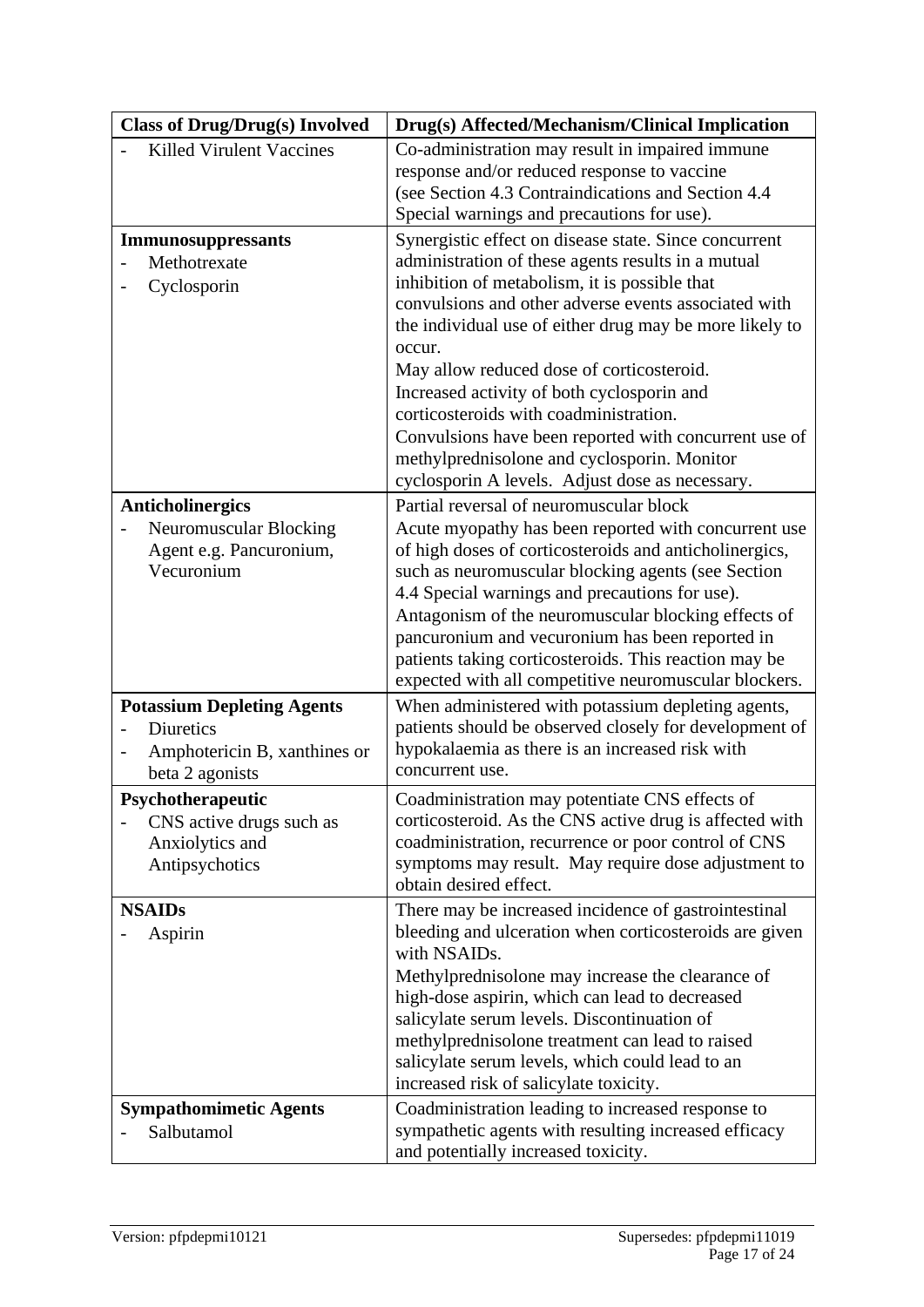# **4.6 Fertility, pregnancy and lactation**

### **Effects on Fertility**

Animal studies on the effects of methylprednisolone did not show an adverse impact on fertility in male and female rats treated with methylprednisolone aceponate at subcutaneous doses up to 0.1 mg/kg/day, although there was an increase in the number of non-viable fetuses. Other corticosteroids have been shown to impair fertility and reduce embryonic viability in studies in mice and rats

### **Use in Pregnancy – Pregnancy Category C**

Corticosteroids have been shown to be teratogenic in many species when given in doses equivalent to the human dose. In animal experiments, corticosteroids (such as methylprednisolone) have been shown to increase the incidence of fetal malformations of various kinds (cleft palate, ventricular septal defect, skeletal malformations), embryo-fetal lethality (e.g., increase in resorptions), intra-uterine growth retardation and abortions. There is limited data on the use of methylprednisolone acetate in human pregnancies, and animal reproduction studies have not been done. Methylprednisolone acetate should be used in pregnancy only after a careful assessment of the benefit-risk ratio to the mother and fetus.

Corticosteroids readily cross the placenta. Increased incidence of reduced placental and birth weight has been recorded in infants born of mothers receiving corticosteroids.

Infants exposed *in utero* to substantial doses of corticosteroids must be carefully observed and evaluated for signs of adrenal insufficiency. Since the possibility of suppression of the adrenal cortex in the newborn baby after long-term treatment must be considered, the needs of the mother must be carefully weighed against the risk to the fetus when prescribing corticosteroids.

Cataracts have been observed in infants born to mothers treated with long-term corticosteroids during pregnancy.

The short-term use of corticosteroids antepartum for the prevention of respiratory distress syndrome does not seem to pose a risk to the fetus or the newborn infant. Maternal pulmonary oedema has been reported with tocolysis and fluid overload. No effect is known relating to use in labour and delivery.

### **Use in Lactation**

Corticosteroids are excreted in breast milk.

Corticosteroids distributed into breast milk may suppress growth and interfere with endogenous glucocorticoid production in nursing infants. This medicinal product should be used during breast feeding only after a careful assessment of the benefit-risk ratio to the mother and infant.

# **4.7 Effects on ability to drive and use machines**

The effect of corticosteroids on the ability to drive or use machinery has not been systematically evaluated. Undesirable effects, such as dizziness, vertigo, visual disturbances, and fatigue are possible after treatment with corticosteroids. If affected, patients should not drive or operate machinery.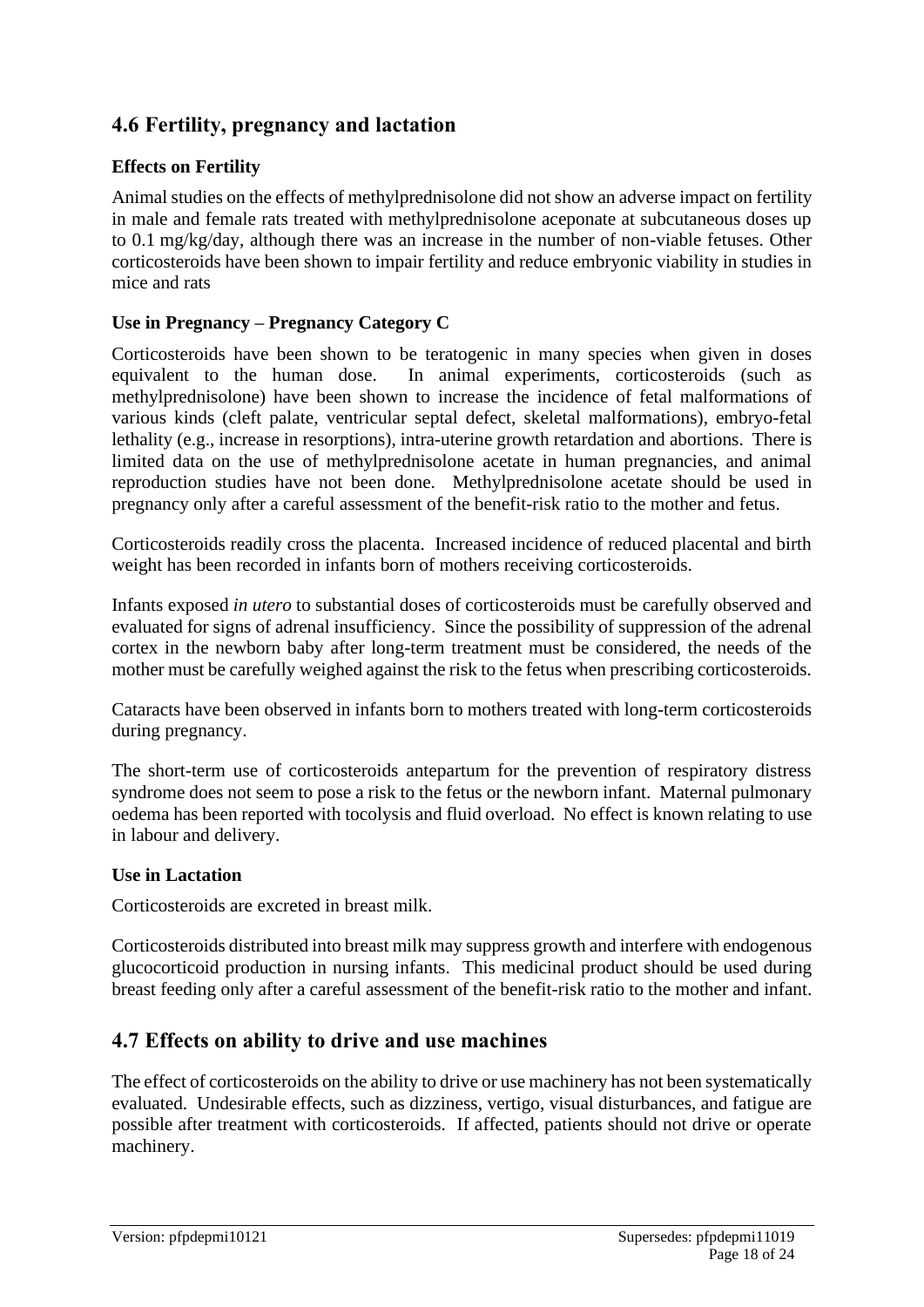# **4.8 Adverse effects (undesirable effects)**

Serious undesirable adverse events are also mentioned under the subheading "4.4 Special warnings and precautions for use".

**Administration by other than indicated routes has been associated with reports of serious medical events including arachnoiditis, meningitis, paraparesis/paraplegia, sensory disturbances, headache, functional gastrointestinal disorder/bladder dysfunction, seizures, visual impairment including blindness, ocular and periocular inflammation, and residue or slough at injection site.**

The adverse effects are listed in the table below by system organ class.

#### *Infections and Infestations*

Opportunistic infection, infection<sup>a</sup>, peritonitis<sup>b</sup>, injection site infection<sup>c</sup>.

### *Blood and Lymphatic System Disorders*

Leucocytosis.

*Immune System Disorders*

Drug hypersensitivity, anaphylactic reaction, anaphylactoid reaction.

*Endocrine Disorders*

Cushingoid, hypopituitarism, steroid withdrawal syndrome, adrenal insufficiency, secondary adrenocortical and pituitary unresponsiveness<sup>d</sup>.

### *Metabolism and Nutrition Disorders*

Metabolic acidosis, sodium retention, fluid retention, alkalosis hypokalaemic, dyslipidaemia, glucose tolerance impaired<sup>e</sup>, increased insulin requirement (or oral hypoglycaemic agents in diabetics), lipomatosis, increased appetite (which may result in weight increased).

### *Psychiatric Disorders*

Affective disorder (including depressed mood, euphoric mood, affect lability, drug dependence, suicidal ideation), psychotic disorder (including mania, delusion, hallucination and schizophrenia), mental disorder, personality change, confusional state, anxiety, mood swings, abnormal behaviour, insomnia, irritability.

#### *Nervous System Disorders*

Epidural lipomatosis, intracranial pressure increased (with papilloedema [benign intracranial hypertension]), seizure, amnesia, cognitive disorder, dizziness, headache.

### *Eye Disorders*

Chorioretinopathy, blindness<sup>f</sup>, cataract, glaucoma, exophthalmos, vision blurred.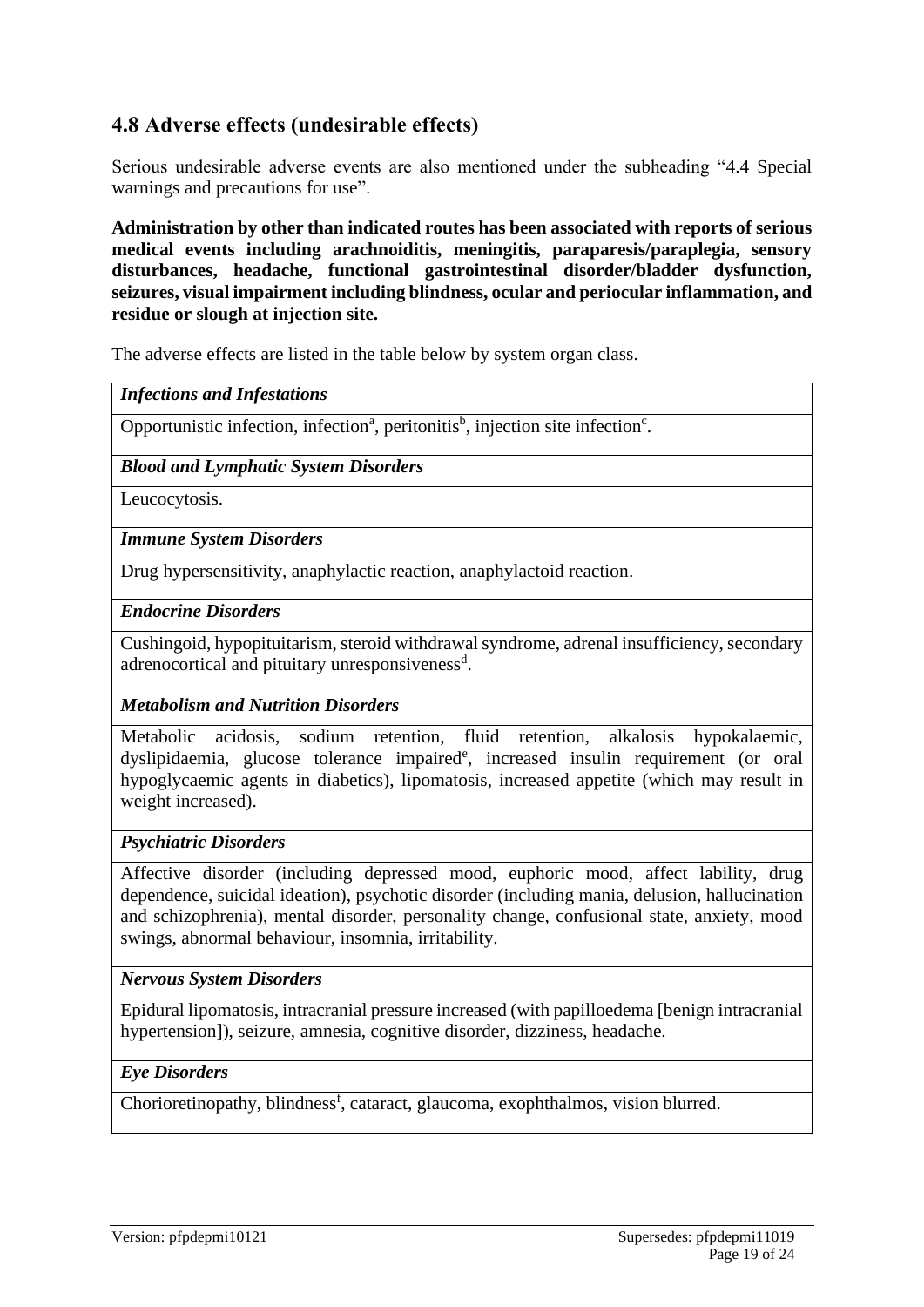*Ear and Labyrinth Disorders*

Vertigo.

#### *Cardiac Disorders*

Cardiac failure congestive (in susceptible patients).

#### *Vascular Disorders*

Thrombosis, hypertension, hypotension.

#### *Respiratory, Thoracic and Mediastinal Disorders*

Pulmonary embolism, hiccups.

#### *Gastrointestinal Disorders*

Peptic ulcer (with possible peptic ulcer perforation and peptic ulcer haemorrhage), intestinal perforation, gastric haemorrhage, pancreatitis, oesophagitis ulcerative, oesophagitis, abdominal distension, abdominal pain, diarrhoea, dyspepsia, nausea.

#### *Skin and Subcutaneous Tissue Disorders*

Angioedema, hirsutism, petechiae, ecchymosis, subcutaneous atrophy, skin atrophy, erythema, hyperhidrosis, skin striae, rash, pruritus, urticaria, acne, skin hyperpigmentation, skin hypopigmentation.

### *Musculoskeletal and Connective Tissue Disorders*

Muscular weakness, myalgia, myopathy, muscle atrophy, osteoporosis, osteonecrosis, pathological fracture, neuropathic arthropathy, arthralgia, growth retardation.

#### *Reproductive System and Breast Disorders*

Menstruation irregular.

#### *General Disorders and Administration Site Conditions*

Abscess sterile, impaired healing, oedema peripheral, fatigue, malaise, injection site reaction, post-injection flare<sup>g</sup>.

#### *Investigations*

Intraocular pressure increased, carbohydrate tolerance decreased, blood potassium decreased, urine calcium increased, alanine aminotransferase increased, aspartate aminotransferase increased, blood alkaline phosphatase increased, blood urea increased, suppression of reactions to skin tests<sup>h</sup>.

#### *Injury, Poisoning and Procedural Complications*

Spinal compression fracture, tendon rupture.

<sup>a</sup> Including masking of infections and latent infections becoming active.

<sup>b</sup> Peritonitis may be the primary presenting sign or symptom of a gastrointestinal disorder such as perforation, obstruction or pancreatitis (see Section 4.4 Special warnings and precautions for use).

<sup>c</sup> Following non-sterile administration (see Section 4.4 Special warnings and precautions for use).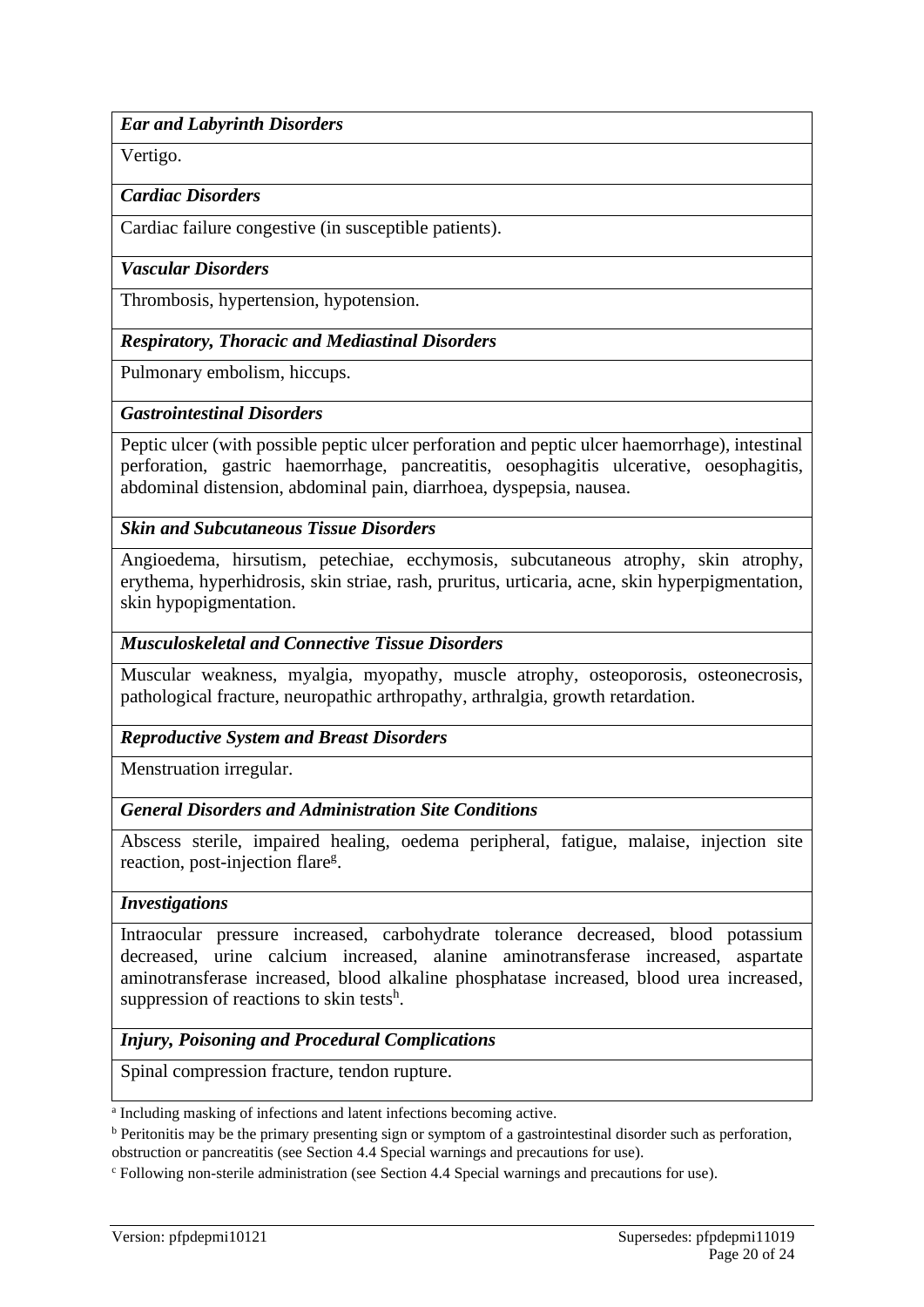- <sup>d</sup> Particularly in times of stress, as in trauma, surgery or illness.
- <sup>e</sup> Manifestations of latent diabetes mellitus.
- <sup>f</sup> Rare instances of blindness associated with intralesional therapy around the face and head.
- <sup>g</sup> Following intra-articular use.
- <sup>h</sup> Not a MedDRA Preferred Term.

#### **Reporting Suspected Adverse Effects**

Reporting suspected adverse reactions after registration of the medicinal product is important. It allows continued monitoring of the benefit-risk balance of the medicinal product. Healthcare professionals are asked to report any suspected adverse reactions at [www.tga.gov.au/reporting](http://www.tga.gov.au/reporting-problems)[problems.](http://www.tga.gov.au/reporting-problems)

### **4.9 Overdose**

Reports of acute toxicity and metabolic disturbances with glucocorticoids are rare but do occur. There is no clinical syndrome of acute overdosage with DEPO-MEDROL (methylprednisolone acetate). Acute overdose may possibly aggravate pre-existing disease states such as ulceration of the gastrointestinal tract, electrolyte disturbances, infections, diabetes and oedema. Repeated high doses of methylprednisolone have caused hepatic necrosis and an increase in amylase. Bradyarrhythmias, ventricular arrhythmias and cardiac arrest have been observed in cases of intravenous administration of high doses of methylprednisolone.

Repeated frequent doses (daily or several times per week) over a protracted period may result in a Cushingoid state. The possibility of adrenal suppression should be guarded against by gradual diminution of dose levels over a period of time.

In the event of an overdose, treatment is symptomatic and supportive, including respiratory and cardiovascular function. In chronic toxicity, fluids and electrolytes should be monitored closely. Serum levels are not clinically useful.

DEPO-MEDROL contains Macrogol (polyethylene glycol) as an excipient. Hypokalaemia has been reported following an unintentional large intravenous administration of Macrogol. In case of overdose, monitor acid-balance; renal, cardiac and pulmonary function in symptomatic patients and treat accordingly. Onset of acute lung injury may be delayed.

For information on the management of overdose, contact the Poison Information Centre on 13 11 26 (Australia).

# **5. PHARMACOLOGICAL PROPERTIES**

# **5.1 Pharmacodynamic properties**

### **Mechanism of Action**

Naturally occurring glucocorticoids (hydrocortisone), which also have salt-retaining properties, are used in replacement therapy in adrenocortical deficiency states. Their synthetic analogues are used primarily for their potent anti-inflammatory effects in disorders of many organ systems. Glucocorticoids cause profound and varied metabolic effects. In addition, they modify the body's immune response to diverse stimuli.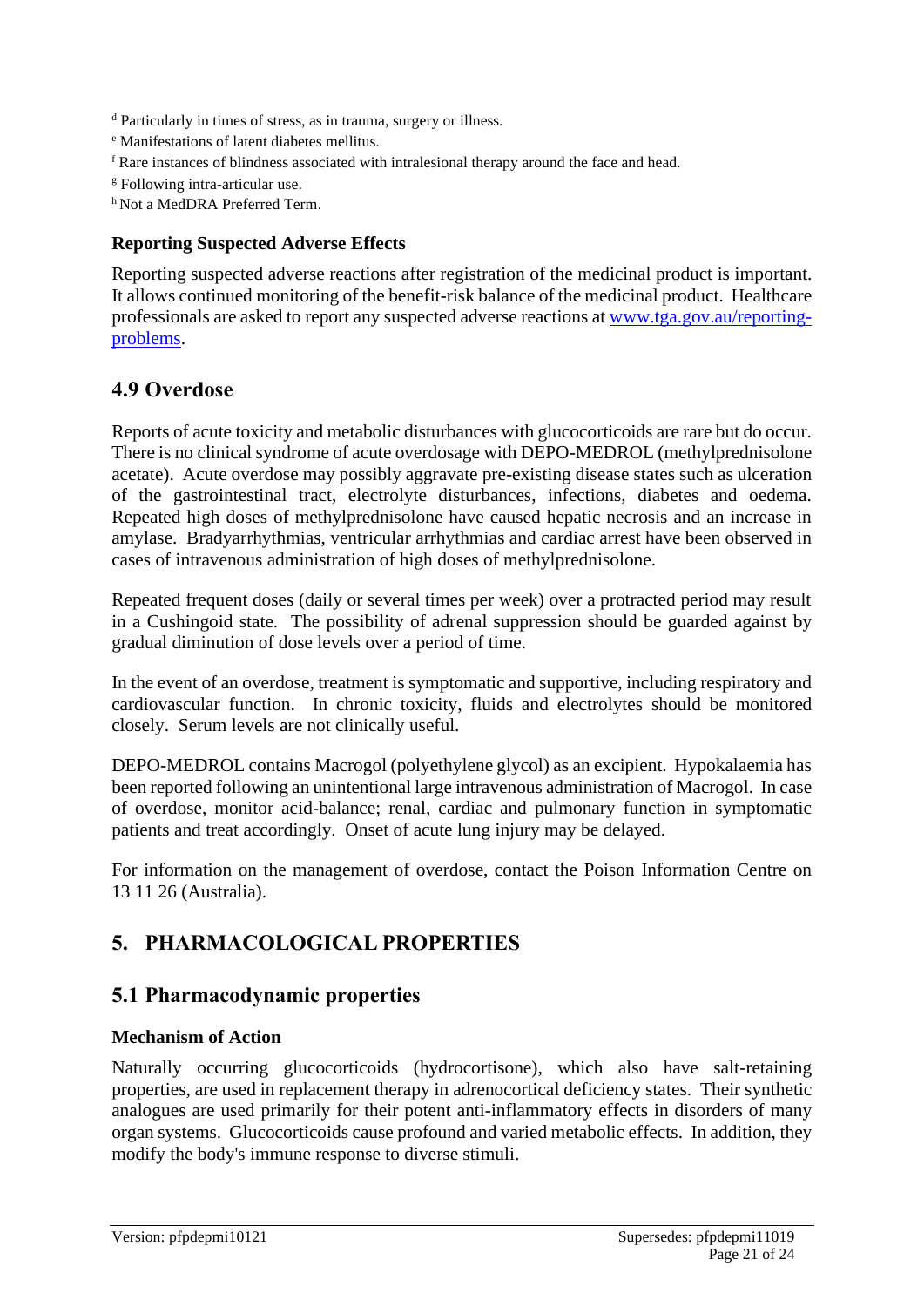### **Clinical Trials**

No data available

# **5.2 Pharmacokinetic properties**

No data available

# **5.3 Preclinical safety data**

### **Genotoxicity**

Methylprednisolone acetate has not been formally evaluated for genotoxicity. However, methylprednisolone sulfonate, which is structurally similar to methylprednisolone, was not mutagenic in bacteria (Ames test), or in a mammalian cell gene mutation assay using Chinese hamster ovary cells. Methylprednisolone suleptanate did not induce unscheduled DNA synthesis in primary rat hepatocytes. Prednisolone farnesylate, which is also structurally similar to methylprednisolone, was not mutagenic in bacteria, but displayed weak clastogenic activity *in vitro* in Chinese hamster lung fibroblasts in the presence of metabolic activation.

### **Carcinogenicity**

Methylprednisolone has not been formally evaluated in rodent carcinogenicity studies. Negative results for carcinogenicity have been obtained with various other glucocorticoids including budesonide, prednisolone and triamcinolone acetonide, in mice. However, all three of these compounds were shown to increase the incidence of hepatocellular adenomas and carcinomas after oral administration in a 2-year study in male rats. These tumorigenic effects occurred at doses that are less than the typical clinical doses on a mg/m<sup>2</sup> basis. Hepatocarcinogenicity is likely to involve an interaction with the glucocorticoid receptor.

# **6. PHARMACEUTICAL PARTICULARS**

# **6.1 List of excipients**

Each mL contains:

| Macrogol 3350                               | $29 \text{ mg}$  |
|---------------------------------------------|------------------|
| Sodium chloride                             | $8.7 \text{ mg}$ |
| Miripirium chloride (added as preservative) | $0.195$ mg       |
| Water for injections                        | OS               |

When necessary, pH is adjusted with sodium hydroxide and/or hydrochloric acid. The pH of the finished product remains within the USP specified range, i.e., 3.0 to 7.0.

# **6.2 Incompatibilities**

Because of possible physical incompatibilities, DEPO-MEDROL should not be diluted or mixed with other solutions.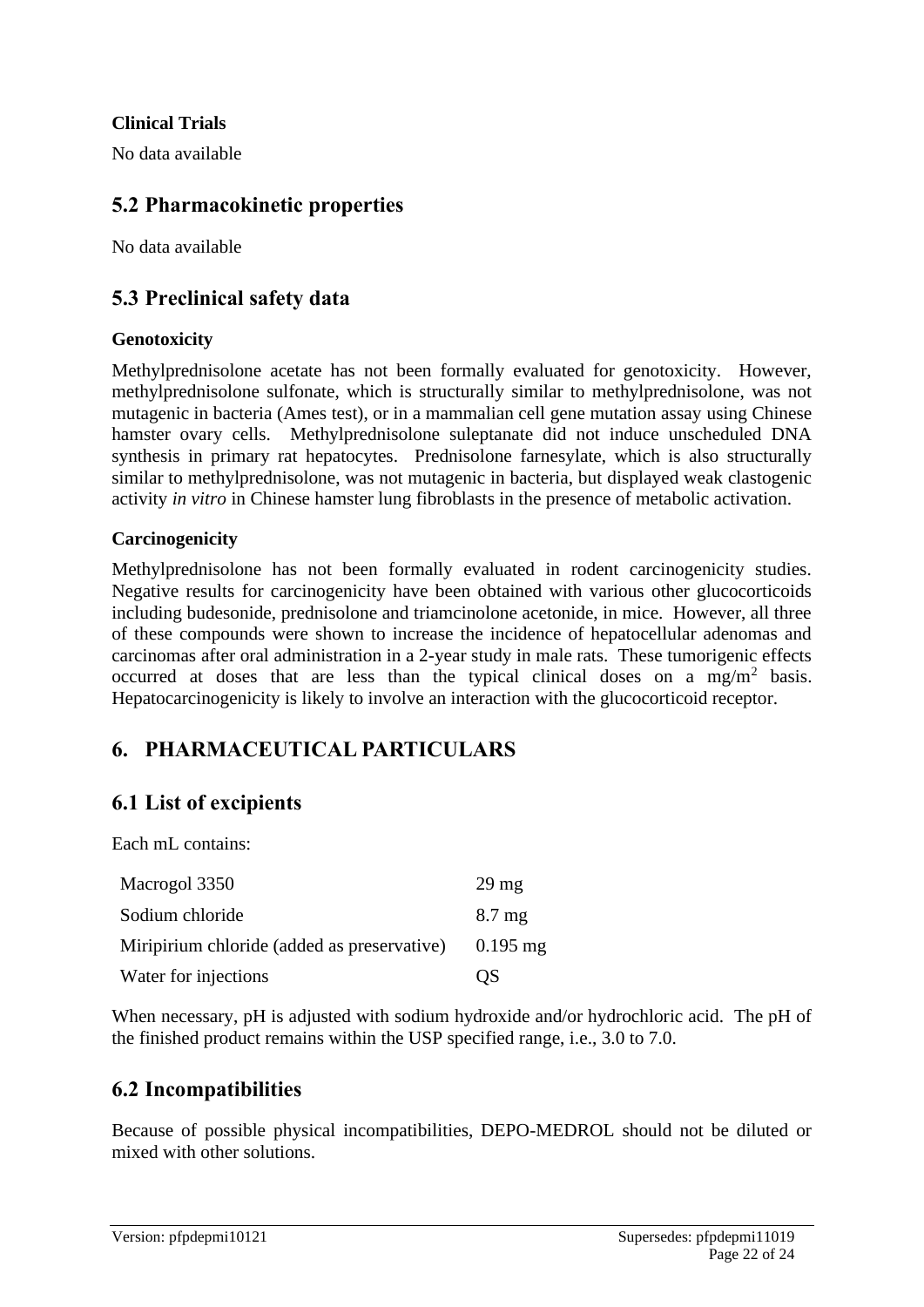# **6.3 Shelf life**

In Australia, information on the shelf life can be found on the public summary of the Australian Register of Therapeutic Goods (ARTG). The expiry date can be found on the packaging.

# **6.4 Special precautions for storage**

DEPO-MEDROL is for single use in a single patient only. Discard any unused product.

Store below 30°C. Protect from freezing.

# **6.5 Nature and contents of container**

DEPO-MEDROL Suspension for Injection is available in single dose glass vials and supplied in pack sizes of 5 x 1 mL and 1 x 1 mL vials.

# **6.6 Special precautions for disposal**

In Australia, any unused medicine or waste material should be disposed of in accordance with local requirements.

# **6.7 Physicochemical properties**

Methylprednisolone acetate is a 6-methyl derivative of prednisolone.

Methylprednisolone acetate is a white or practically white, odourless, crystalline powder which melts at about 215°C with some decomposition. It is soluble in dioxane, sparingly soluble in acetone, in alcohol, in chloroform, and in methanol, and slightly soluble in ether. It is practically insoluble in water.

### **Chemical Structure**



| Chemical name:    | 11 $\beta$ , 17 $\alpha$ , 21-trihydroxy-6 $\alpha$ -methylpregna-1,4-diene-3,20-dione<br>acetate |
|-------------------|---------------------------------------------------------------------------------------------------|
| Molecular Formula | $C_{24}H_{32}O_6$                                                                                 |
| Molecular weight: | 416.51                                                                                            |